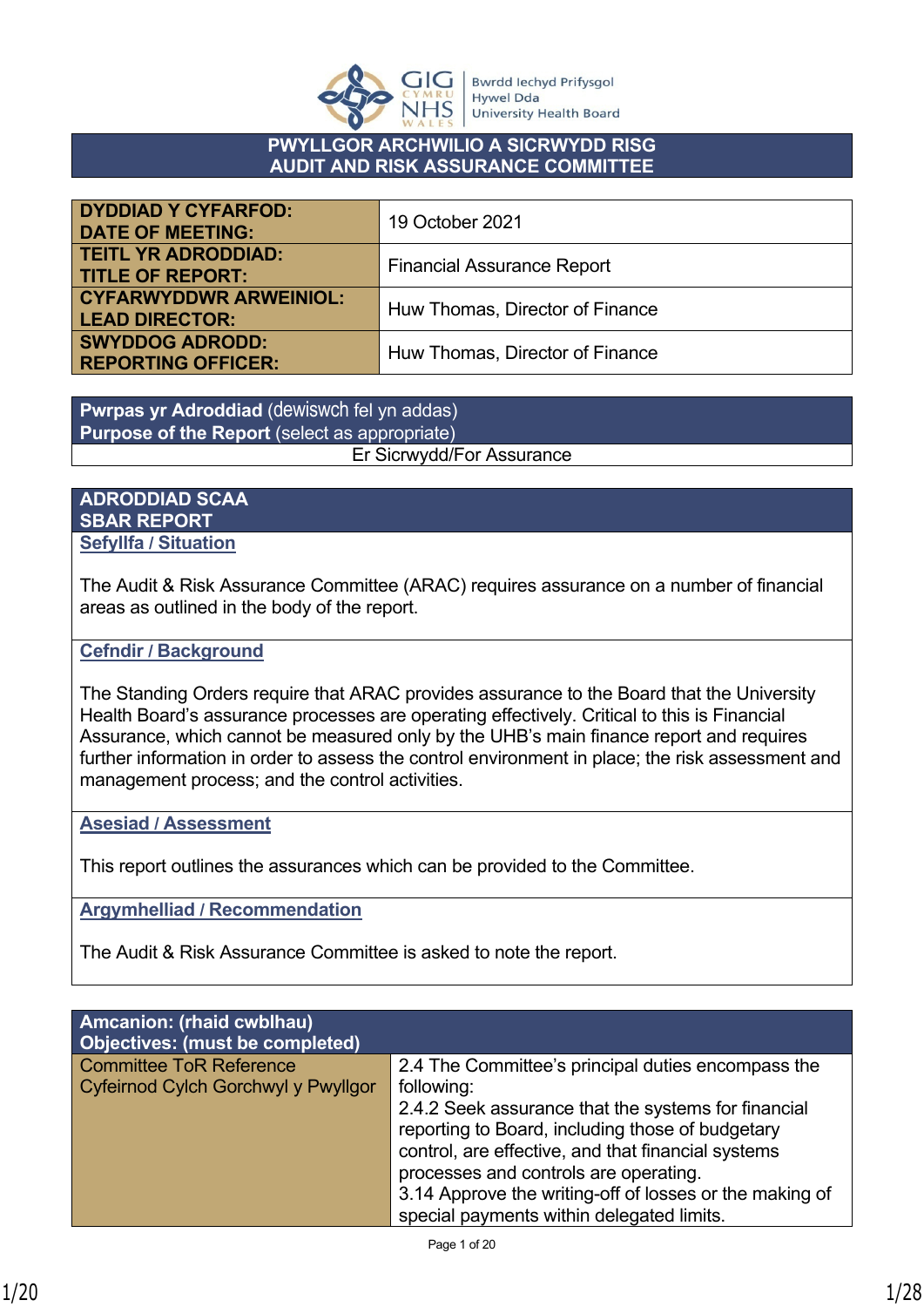|                                                                            | 3.16 Receive a report on all Single Tender Actions<br>and extensions of contracts. |
|----------------------------------------------------------------------------|------------------------------------------------------------------------------------|
| Cyfeirnod Cofrestr Risg Datix a Sgôr                                       | BAF SO9-PR20                                                                       |
| Cyfredol:                                                                  | <b>BAF SO10-PR33</b>                                                               |
| Datix Risk Register Reference and<br>Score:                                |                                                                                    |
| Safon(au) Gofal ac lechyd:                                                 | Governance, Leadership and Accountability                                          |
| Health and Care Standard(s):                                               | 7. Staff and Resources                                                             |
| <b>Amcanion Strategol y BIP:</b>                                           | All Strategic Objectives are applicable                                            |
| <b>UHB Strategic Objectives:</b>                                           |                                                                                    |
| <b>Amcanion Llesiant BIP:</b>                                              | Improve efficiency and quality of services through                                 |
| <b>UHB Well-being Objectives:</b><br><b>Hyperlink to HDdUHB Well-being</b> | collaboration with people, communities and partners                                |
| <b>Statement</b>                                                           |                                                                                    |
|                                                                            |                                                                                    |

| <b>Gwybodaeth Ychwanegol:</b><br><b>Further Information:</b> |                                                           |
|--------------------------------------------------------------|-----------------------------------------------------------|
| Ar sail tystiolaeth:                                         | Monitoring returns to Welsh Government based on the       |
| <b>Evidence Base:</b>                                        | Health Board's financial reporting system. Activity       |
|                                                              | recorded in the AR and AP modules of the Oracle           |
|                                                              | business system and activity recorded in the              |
|                                                              | procurement Bravo system.                                 |
| <b>Rhestr Termau:</b>                                        | <b>AP-Accounts Payable</b>                                |
| <b>Glossary of Terms:</b>                                    | AR-Accounts Receivable                                    |
|                                                              | <b>CF-Counter Fraud</b>                                   |
|                                                              | <b>COS-Contracted Out Service VAT</b>                     |
|                                                              | COVID-19 - Coronavirus                                    |
|                                                              | <b>COP- Confirmation of Payee</b>                         |
|                                                              | <b>ECN- Error Correction Notice</b>                       |
|                                                              | EOY - End Of Year                                         |
|                                                              | <b>ERs NI-Employers National Insurance</b>                |
|                                                              | <b>HMRC-Her Majesty's Revenue and Customs</b>             |
|                                                              | HOLD- Invoices that cannot be paid, as there is a         |
|                                                              | query with the price or quantity or validity              |
|                                                              | ICF - Integrated Care Fund                                |
|                                                              | <b>IFRS</b> – International Financial Reporting Standards |
|                                                              | <b>NWSSP-NHS Wales Shared Services Partnership</b>        |
|                                                              | NIC-National Insurance Contribution                       |
|                                                              | PID-Patient identifiable data                             |
|                                                              | PO-Purchase Order                                         |
|                                                              | POL-Probability of loss                                   |
|                                                              | PSPP-Public Sector Payment Policy                         |
|                                                              | RTI-Real Time Information (transmitted to HMRC from       |
|                                                              | the Payroll system)                                       |
|                                                              | SFI - Standing Financial Instructions                     |
|                                                              | SLA - Service Level Agreement                             |
|                                                              | <b>STA-Single Tender Action</b>                           |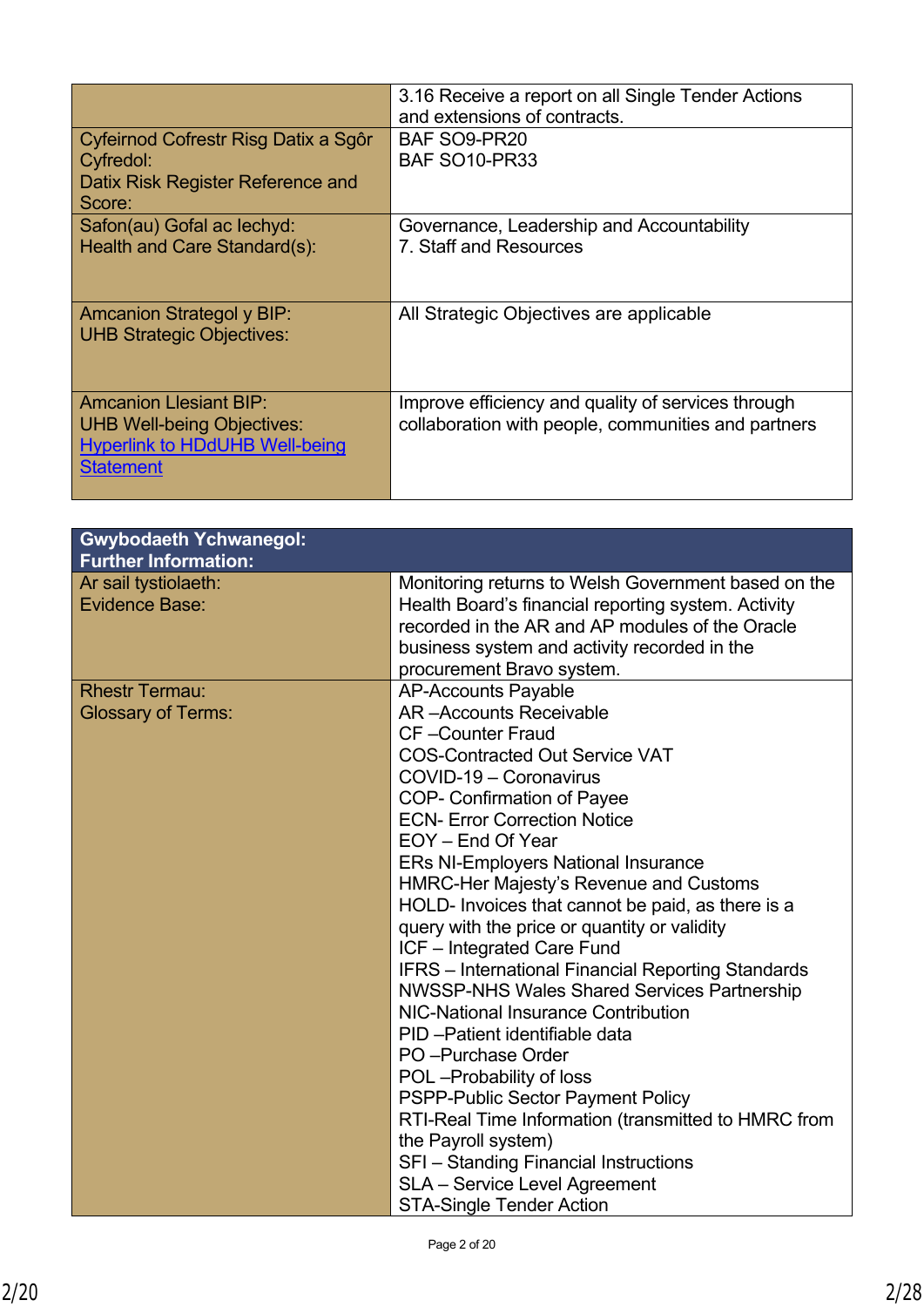| VAT-Value Added Tax                    |
|----------------------------------------|
| WRP – Welsh Risk Pool                  |
| <b>UHB's Finance Team</b>              |
| UHB's Management Team                  |
| <b>Executive Team</b>                  |
| <b>Sustainable Resources Committee</b> |
|                                        |
|                                        |
|                                        |

| <b>Effaith: (rhaid cwblhau)</b><br>Impact: (must be completed)    |                                                                                                                                                                                                             |
|-------------------------------------------------------------------|-------------------------------------------------------------------------------------------------------------------------------------------------------------------------------------------------------------|
| <b>Ariannol / Gwerth am Arian:</b><br><b>Financial / Service:</b> | Financial implications are inherent within the report.                                                                                                                                                      |
| <b>Ansawdd / Gofal Claf:</b><br><b>Quality / Patient Care:</b>    | Risk to our financial position affects our ability to<br>discharge timely and effective care to patients.                                                                                                   |
| <b>Gweithlu:</b><br><b>Workforce:</b>                             | Overpayments are reported within this report.                                                                                                                                                               |
| Risg:<br><b>Risk:</b>                                             | Financial risks are detailed in the report.                                                                                                                                                                 |
| <b>Cyfreithiol:</b><br>Legal:                                     | The UHB has a legal duty to deliver a breakeven financial<br>position over a rolling three-year basis and an<br>administrative requirement to operate within its budget<br>within any given financial year. |
| <b>Enw Da:</b><br><b>Reputational:</b>                            | Adverse variance against the UHB's financial plan will<br>affect our reputation with Welsh Government, Audit Wales<br>and with external stakeholders.                                                       |
| <b>Gyfrinachedd:</b><br><b>Privacy:</b>                           | Not Applicable                                                                                                                                                                                              |
| Cydraddoldeb:<br><b>Equality:</b>                                 | Not Applicable                                                                                                                                                                                              |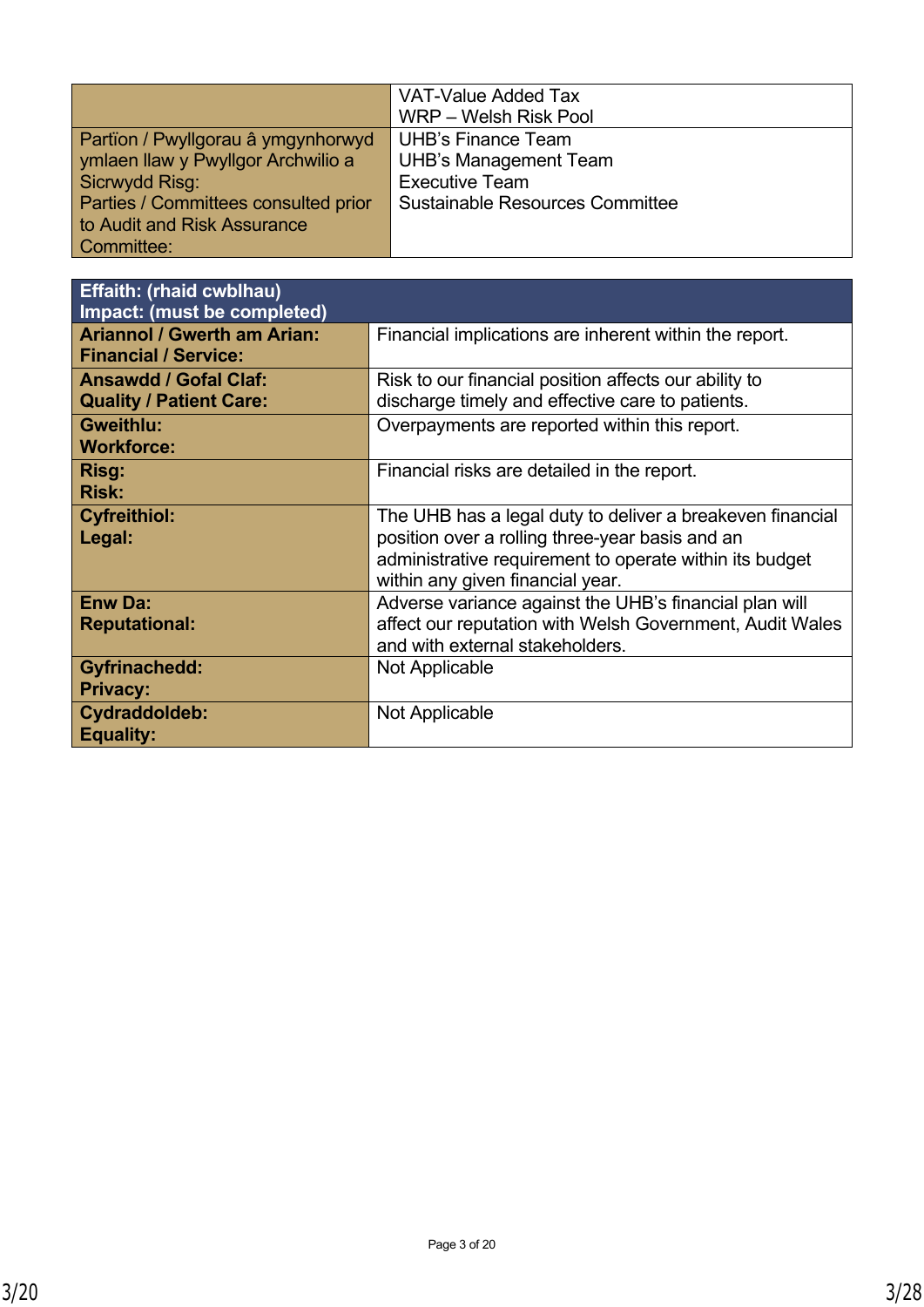### **1.1 Purpose**

- The purpose of this report is to outline the financial assurances which the Audit & Risk Assurance Committee requires.
- The framework agreed is included below in Figure 1, and the remainder of the report is based on this.

| Figure 1: Compliance requirements for the Audit and Risk Assurance Committee |                                                                                                                                                                                                                                       |                                                    |  |  |  |
|------------------------------------------------------------------------------|---------------------------------------------------------------------------------------------------------------------------------------------------------------------------------------------------------------------------------------|----------------------------------------------------|--|--|--|
| <b>Compliance requirement</b>                                                | <b>Reporting</b>                                                                                                                                                                                                                      | <b>Frequency</b>                                   |  |  |  |
| Scheme of delegation<br>changes                                              | Exception reporting for approval<br>$\bullet$                                                                                                                                                                                         | As and when                                        |  |  |  |
| <b>Compliance with Purchase</b><br>to Pay requirements                       | Breaches of the No PO, No Pay policy<br>$\bullet$<br>Instructions for noting<br>$\bullet$<br><b>Public Sector Payment Policy (PSPP)</b><br>$\bullet$<br>compliance<br>Tenders awarded for noting<br>Single tender action<br>$\bullet$ | Quarterly                                          |  |  |  |
| Compliance with Income<br>to Cash requirements                               | Overpayments of staff salaries and<br>$\bullet$<br>recovery procedures for noting                                                                                                                                                     | Quarterly                                          |  |  |  |
| Losses & Special<br>payments and Write offs                                  | Write off schedule<br>$\bullet$<br>Approval of losses and special<br>$\bullet$<br>payments                                                                                                                                            |                                                    |  |  |  |
| <b>Compliance with Capital</b><br>requirements                               | Scheme of delegation approval for<br>$\bullet$<br>capital                                                                                                                                                                             | Following<br>approval of<br>annual capital<br>plan |  |  |  |
| Compliance with Tax<br>requirements                                          | Compliance with VAT requirements<br>$\bullet$<br>Compliance with employment taxes<br>$\bullet$                                                                                                                                        | Quarterly                                          |  |  |  |
| Compliance with<br>Reporting requirements                                    | Changes in accounting practices and<br>$\bullet$<br>policies<br>Agree final accounts timetable and<br>plans<br>Review of annual accounts progress<br>Review of audited annual accounts and<br>financial statements                    | Annually                                           |  |  |  |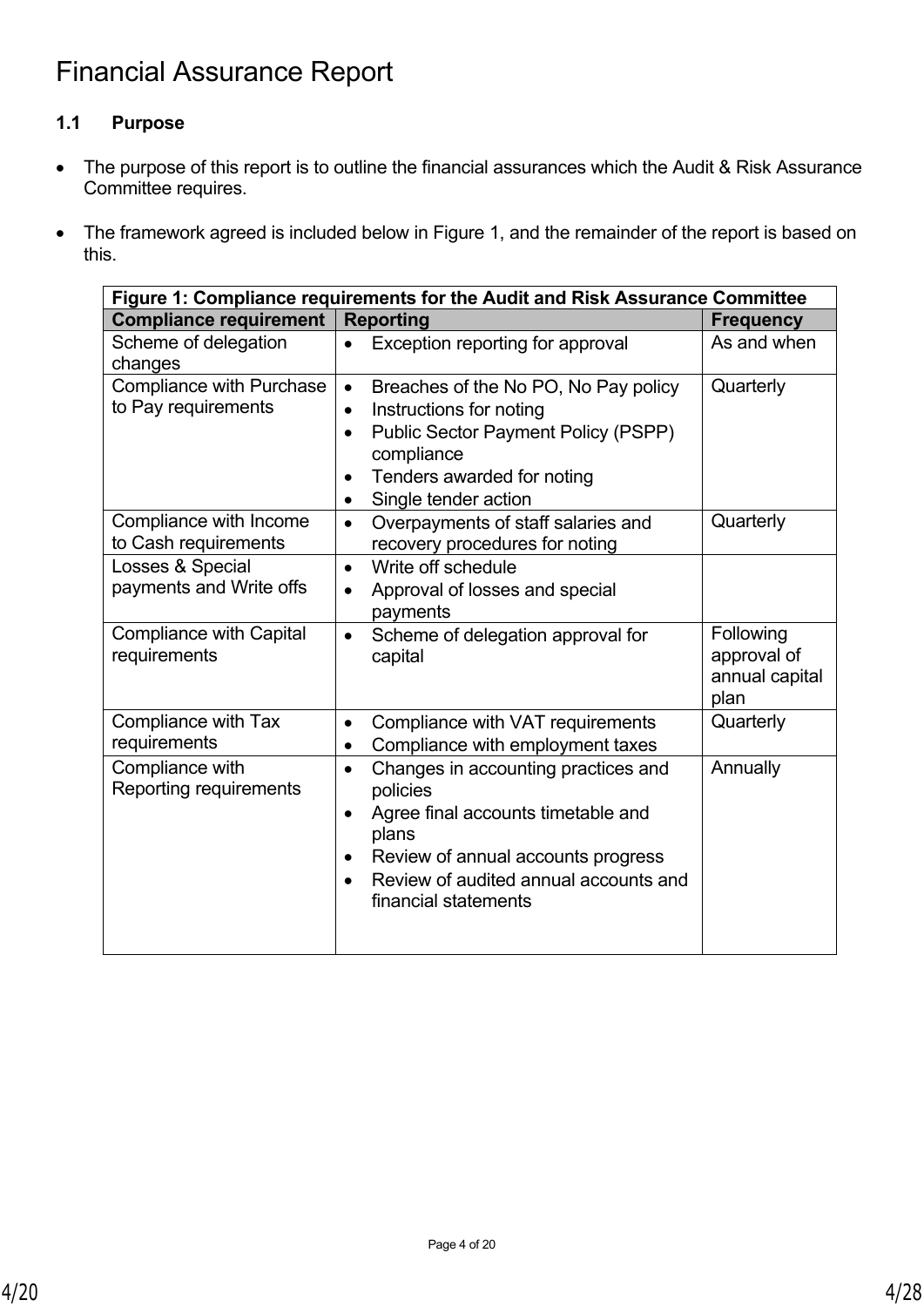### **2.1 Scheme of delegation changes**

• No changes reported.

### **2.2 Compliance with Purchase to Pay Requirements**

### **2.2.1 Breaches of the No PO, No Pay Policy**

- The Health Board has adopted the All Wales No PO No Pay Policy, which will ensure that all nonpay expenditure (unless listed as an exception) is procured and receipted through the Oracle system.
- Figure 2 below illustrates the numbers and value of breaches against the No PO No Pay policy. This consisted of 107 breaches totalling £0.136m between the months of August 2021 – September 2021, the cumulative position as at end of September was 235 breaches, £0.224m in total (30th July cumulative was 242 breaches, £0.345m in total).
- There is an improvement to the position as at 30<sup>th</sup> September and the local P2P (Procure to Pay) group have put in place measures to ensure that Purchase Order numbers are identified on the invoices and not created retrospectively, and are also tracking non compliance with suppliers and departments.



### **2.2.2 Public Sector Payment Policy (PSPP) Compliance**

- The Health Board did not achieve its PSPP target of paying 95% of its non-NHS invoices within 30 days in September 2021 with 90.71%, the cumulative position at the end of September is 94.57%.
- A large volume of Pharmacy Homecare invoices and a number of nurse agency invoices missing the 30 day compliance is the main cause. The Homecare pharmacy team have had a number of issues over the last few months with implementation of new pharmacy system, staff sickness, and a huge rise in the quantity of Homecare drugs administered, resulting in increases in invoices for payment. Extra fixed term resource has been brought on board to resolve this as a matter of urgency with fixed term staff commencing early October 2021 to process and clear the backlog.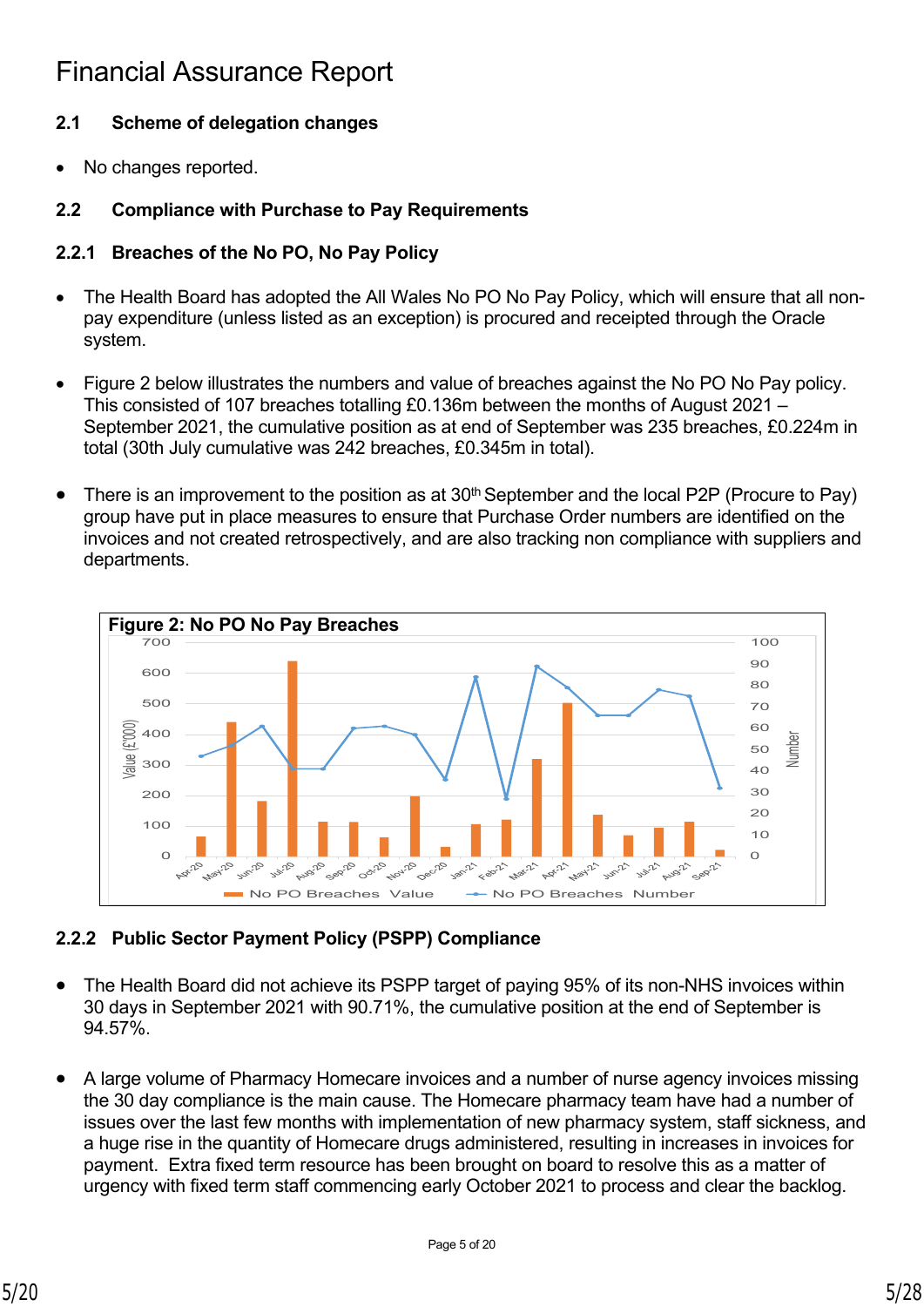- Similar issues have been encountered in the Nurse bank office and they are managing the backlog.
- Taking these actions we're confident we'll meet the target next quarter.

### **2.2.3 Single Tender Actions**

- The use of single tender waivers is carefully managed and controlled by the Health Board.
- There were 4 Single Tender Action (in excess of £25,000) approved in the period from 1<sup>st</sup> August 2021 to 30<sup>th</sup> September 2021 totalling £0.6m, as detailed in Appendix 1.
- The graph below (Figure 3) shows the trend of all Single Tender Actions (STA) approved from 1<sup>st</sup> April 2020 to 30<sup>th</sup> September 2021.



 Following a recent Internal Audit review of the Single Tender Action process, the STA form has been revised and sent to Internal Audit for review. Once satisfied it incorporates all the recommendations it will be rolled out to the service.

### **2.2.4 Tenders Awarded**

- There were 18 competitive tenders awarded locally during the period from 1<sup>st</sup> August 2021 to 30<sup>th</sup> September 2021, totalling £11.7m, details of which can be seen in Appendix 2.
- The Procurement team awarded a substantial number of contracts during this time period compared to other periods; many of which are due to phase 1 insourcing/outsourcing of planned care procedures as part of the Covid recovery (these are the high value contracts).
- There was an additional contract awarded as a 'direct call off' contract from an agreed framework, this is also highlighted in Appendix 2.

### **2.2.5 Consultancy contracts**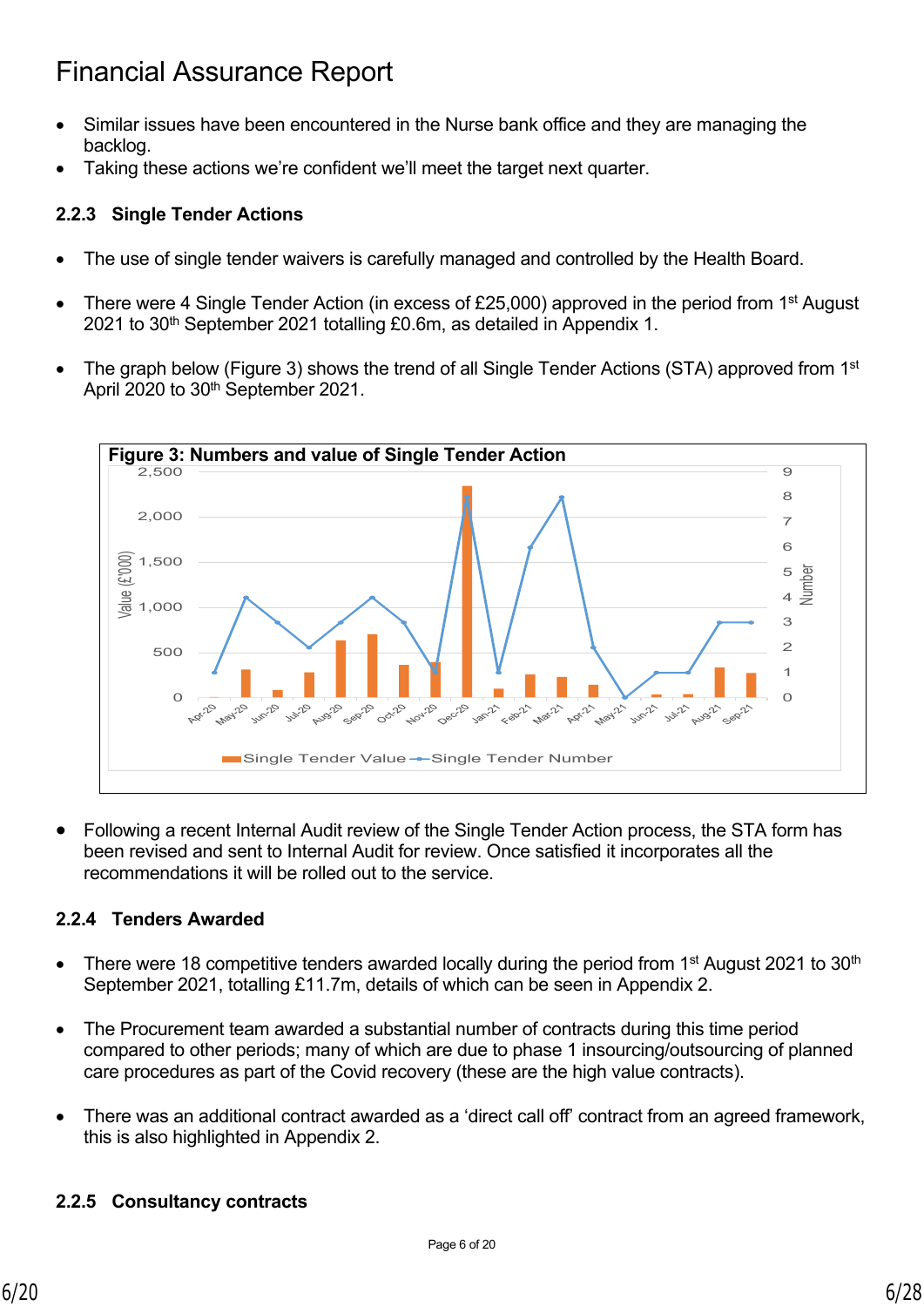- There was 1 consultancy contract awarded from  $1<sup>st</sup>$  August to  $30<sup>th</sup>$  September 2021, totalling £0.1m, details of which can also be seen in Appendix 2.
- Following a recent Internal Audit review of the Consultancy process, a new Consultancy financial procedure has been drafted and included as an Appendix to this report. Following the consultation period the procedure will be taken to the Sustainable Resources Committee for approval.

### **2.3Compliance with Income to Cash**

### **2.3.1 Overpayment of Salaries**

- Appendix 3 shows the volume and value of invoices raised in respect of overpayments for the period 1<sup>st</sup> August 2021 – 30<sup>th</sup> September 2021; 27 cases totalling £31,789, this is a reduction in the number of cases reported from the last reporting period which was a total of 46 cases.
- The graph below (Figure 4) demonstrates the total balance outstanding against the average recovery period. The average recovery period reflects the number of debts settled in the current period only. The overall debt balance has increased slightly over the period of August and September 2021, this is to do in particular with late notifications for fixed term appointments.

![](_page_6_Figure_7.jpeg)

Further updated actions are as follows:

- The Recovery of Overpayments and Management of Underpayments Policy is now fully operational and will greatly improve the period of recovery, and this improvement should be seen in the coming months.
- The Counter Fraud team have commenced the roll out of counter fraud training to highlight the policy, training has been undertaken in Finance and Payroll staff are due to be trained in October 2021.
- Reports are being generated to show the departments who are continuing to miss the deadlines for termination of staff, this is now being actively shared with Finance Business Partners who are highlighting with the service managers.

### **2.4Losses and Special Payments for Approval**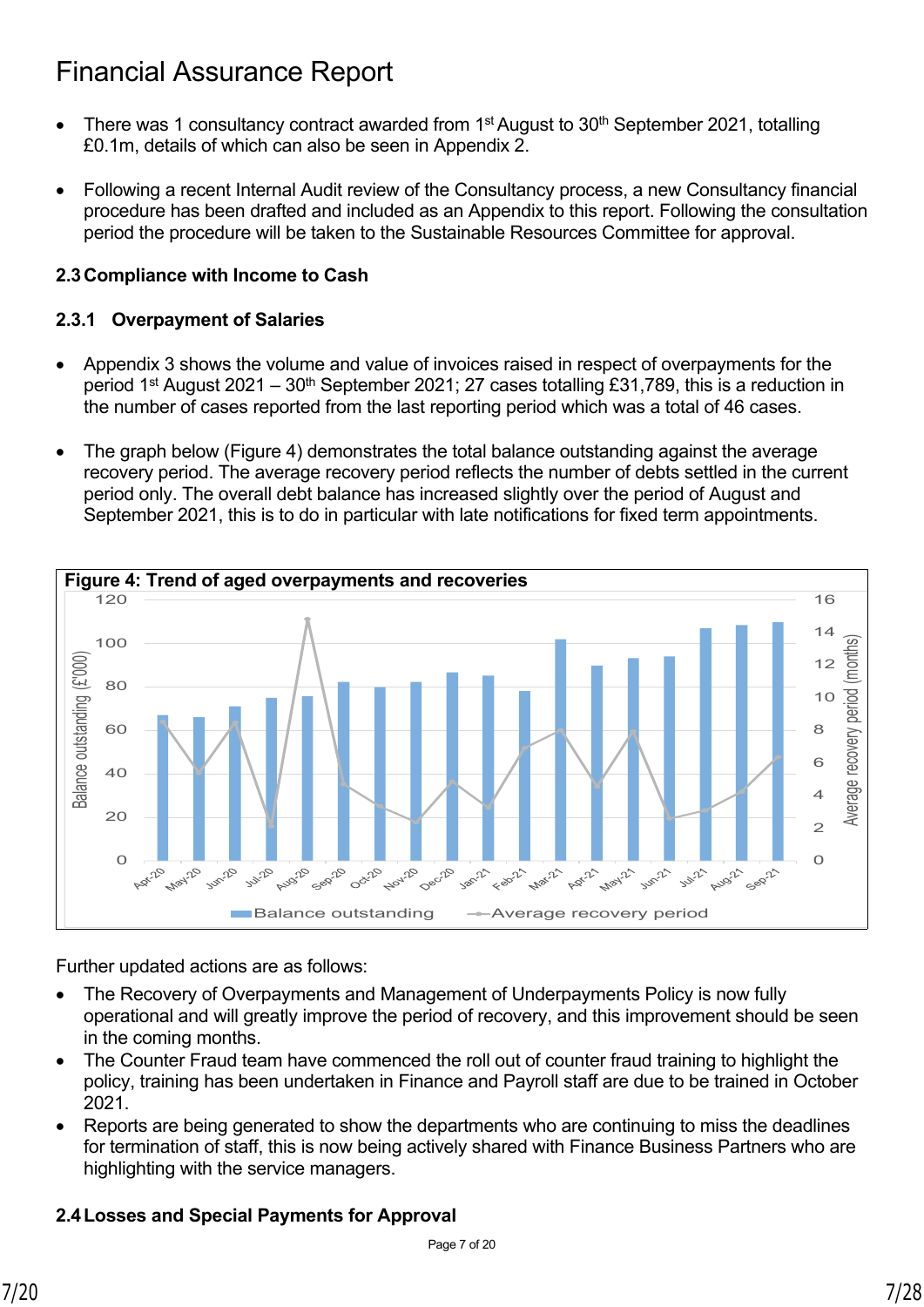### **2.4.1 General Losses and Special Payments**

- Losses and special payments require the Audit & Risk Assurance Committee's approval given their contentious nature. These are outlined in Appendix 4.
- There was one special payment made during the period between  $1<sup>st</sup>$  August to  $30<sup>th</sup>$  September 2021. This was an Ex-gratia payment for £30,000.
- Losses and write offs under £5k, as per requirement under FP02 Income and Cash Collection, have been presented and approved by Director of Finance and Chief Executive, in total these amounted to £23,555.

### **2.4.2 Covid-19 vaccine write off**

- Covid-19 drugs are funded via Welsh Government and therefore any losses due to wastage is not written off as per the normal requirement under the Health Board's losses and special payments procedure. However, the Health Board vaccine wastage is reported via the Welsh Immunisation System (WIS) including wastage reasons and location of wastages.
- Figure 5 below shows the numbers for the Health Board. The main reason for wastage (46%) was reported as the drug had expired pre-puncture of the vial.

| Figure 5: Covid-19 vaccination wastage by drug |                                   |                           |                |  |  |
|------------------------------------------------|-----------------------------------|---------------------------|----------------|--|--|
| <b>Month</b>                                   | <b>Pfizer-</b><br><b>BioNTech</b> | <b>Oxford/AstraZeneca</b> | <b>Moderna</b> |  |  |
| Dec-20                                         | 5                                 | 0                         | 0              |  |  |
| $Jan-21$                                       | 52                                | 1                         | 0              |  |  |
| Feb-21                                         | 102                               | 6                         | 0              |  |  |
| Mar-21                                         | 177                               | 39                        | 10             |  |  |
| Apr-21                                         | 42                                | 354                       | 7              |  |  |
| May-21                                         | 37                                | 344                       | 16             |  |  |
| $Jun-21$                                       | 20                                | 536                       | 38             |  |  |
| <b>Jul-21</b>                                  | 154                               | 406                       | 211            |  |  |
| Aug-21                                         | 136                               | 1,082                     | 781            |  |  |
| Sep-21                                         | 298                               | 10,303                    | 636            |  |  |
| <b>Total</b>                                   | 1,023                             | 13,071                    | 1,699          |  |  |

- The large figure in September for the Oxford/AstraZeneca (AZ) was due to a high level of AZ vaccine that expired at the end of August right across the UK. The level of this expired stock within Wales was significantly less than other home nations. The UK was unable to utilise all AZ stock that had been purchased at the start of the campaign, in the main due to changes in the guidance issued by Joint Committee on Vaccination and Immunisation (JVCI) in relation to use in the over 40yrs only. This significantly reduced demand.
- Within Wales, Hywel Dda and CTM had the highest levels of this expired stock as a result of both Health Boards, working with Welsh Government, testing the model of using Community Pharmacy to deliver the Covid vaccination programme. The significantly high level of DNA's seen in Community Pharmacy, exacerbated by the limitations of the national booking system resulted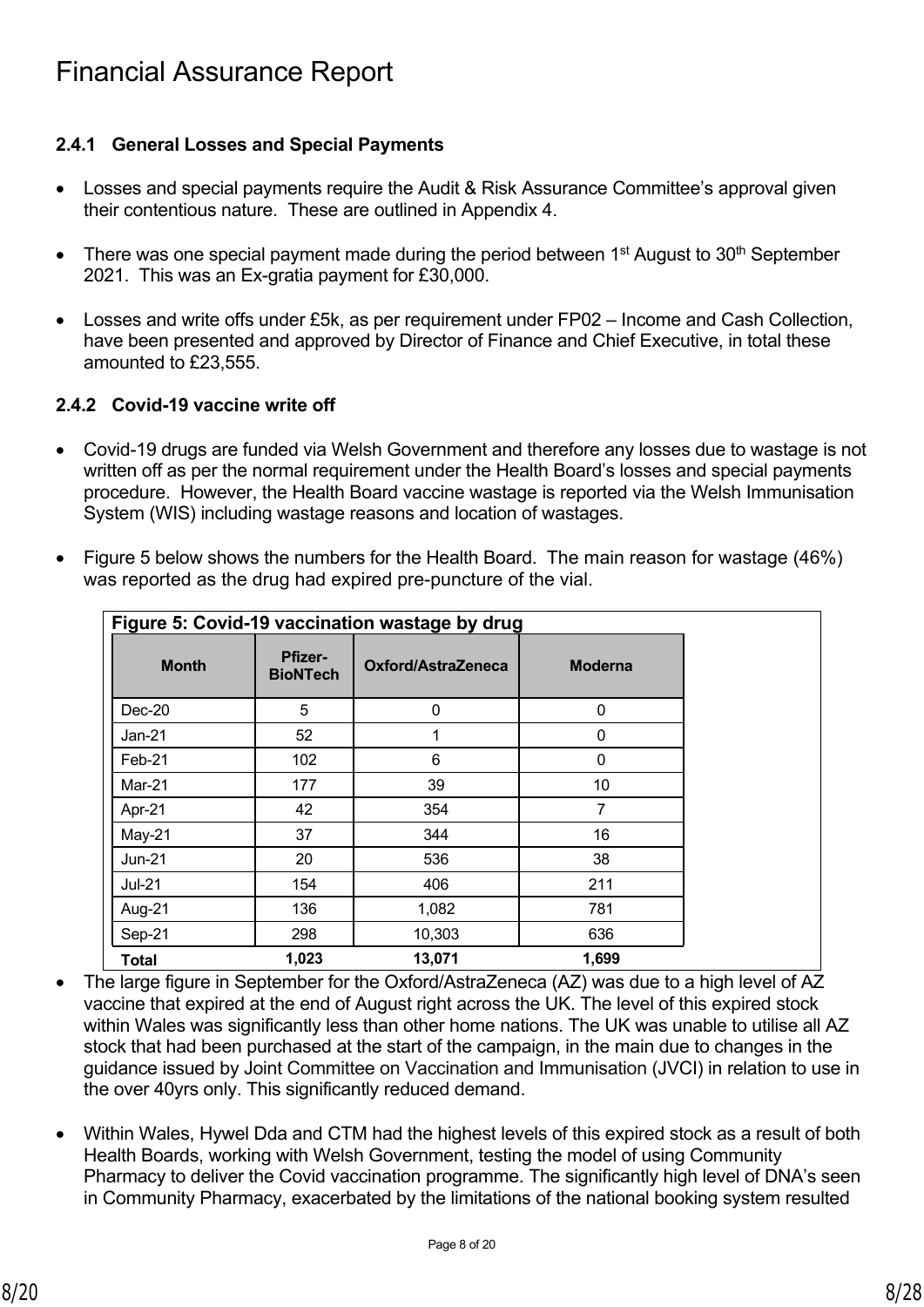in us being unable to utilise the stock within very tight timescales. WG are fully aware of this and have no concerns. There are no cost implications to the Health Board as the stock is FOC.

### **2.5 Compliance with Capital Requirements**

• No issues to report.

### **2.6 Compliance with Tax Requirements**

#### **2.6.1 Compliance with VAT Requirements**

• Information regarding a new opportunity and an update regarding existing matters are set out in the following table:

| <b>Key VAT issue</b>                                                   | <b>Update</b>                                                                                                                                                                                                                                                                                                                                |
|------------------------------------------------------------------------|----------------------------------------------------------------------------------------------------------------------------------------------------------------------------------------------------------------------------------------------------------------------------------------------------------------------------------------------|
| <b>VAT liability of</b><br>supplies of locum<br>doctors                | Hywel Dda UHB, together with a number of other NHS organisations<br>across the UK, has agreed to support a claim being put forward to<br>HMRC which argues that the supply of agency and locum doctors is and<br>should have always been exempt from VAT, rather than subject to VAT<br>at 20% which is irrecoverable for NHS organisations. |
| <b>Capital Front of</b><br><b>House Scheme</b><br>(Bronglais Hospital) | The Health Board continues to await HMRC's decision of whether to<br>accept the Health Board's current VAT recovery position in respect of<br>this scheme or raise a formal assessment. Any VAT which may become<br>repayable to HMRC has been fully provided.                                                                               |
| <b>Pembrokeshire</b><br>field hospital VAT<br>recovery claim           | The Health Board awaits HMRC's conclusion on whether it considers the<br>VAT incurred on the Licence to Occupy agreement entered into with<br>Bluestone Resorts Ltd to be recoverable. VAT incurred to date under the<br>contract amounts to £1.030m, none of which has yet been recovered.                                                  |

#### **2.6.2 Compliance with Employment Tax Requirements**

An update on the key current issues within Employment Taxes are set out in the following table:

| <b>Key Employment Tax</b><br><b>issue</b> | Health Board response and mitigating action                                                                                                                                                                                                                                                                                                                                                                                                                                                                                                         |
|-------------------------------------------|-----------------------------------------------------------------------------------------------------------------------------------------------------------------------------------------------------------------------------------------------------------------------------------------------------------------------------------------------------------------------------------------------------------------------------------------------------------------------------------------------------------------------------------------------------|
| <b>PAYE Settlement</b>                    | HMRC has now accepted the Health Board application for a PAYE                                                                                                                                                                                                                                                                                                                                                                                                                                                                                       |
| <b>Agreement</b>                          | Settlement Agreement (PSA) by which it will report to HMRC the<br>unintentional taxable benefits-in-kind which arose to employees<br>who were provided with free temporary accommodation by the<br>Health Board for the purpose of isolating during the COVID-19<br>pandemic. The Health Board will report to HMRC in October 2021<br>the benefits-in-kind which arose during the 2020-21 financial year.<br>A tax exemption has yet to be introduced in respect of the provision<br>of accommodation to employees for COVID-19 isolation purposes. |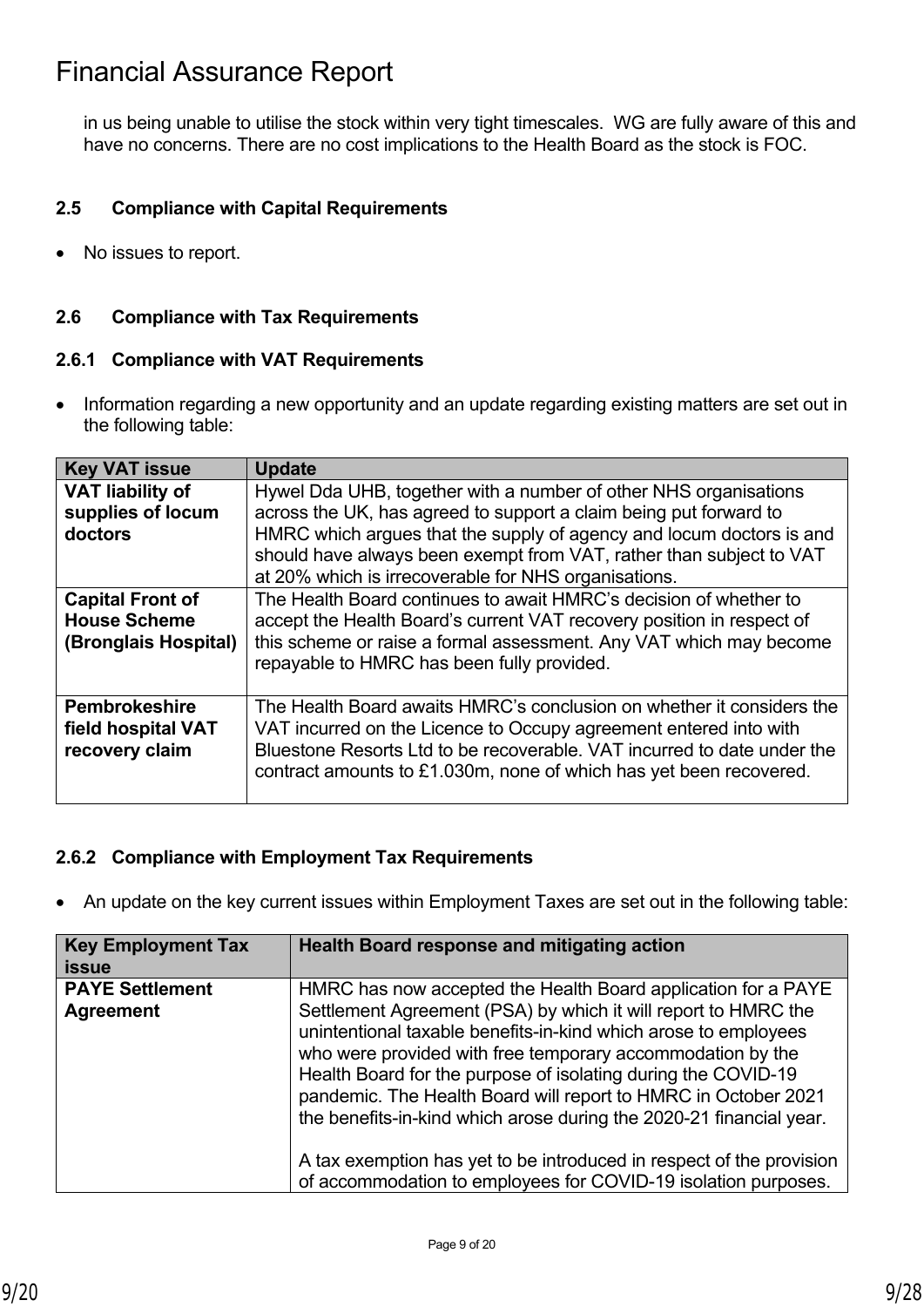### **2.7 Compliance with reporting requirements**

- **IFRS 17** Insurance Contracts. Following the deferred implementation of the standard, we await advice from Welsh Government. This will be issued once the IFRS 17 working group at Treasury reconvenes. There is still no update on this.
- **IFRS 16** –Welsh Government have now confirmed that all NHS Wales bodies will implement IFRS 16 from 1st April 2022. The Health Board's progress for implementation of IFRS 16 is on schedule and the planned upgrade to its Fixed Asset Register to incorporate a module for leases was implemented successfully in September 2021. No risks are currently identified to achieving the implementation date.
- **HM Revenue & Customs (HMRC) payment** –Payments are made each month to HMRC for all statutory deductions via the government banking online system. In August there were two payments of £9.7m made to HMRC in error. The payments were made on separate consecutive days by different individuals and approved by different managers. The error was identified immediately after the second payment had been processed, however it was too late to recall the payment as it had been processed as a Chaps (same day payment) payment. The duplicate payment was returned by HMRC to the Health Board within the same accounting period. Additional controls implemented since this incident include dual authorisation of all payments over £500,000 processed via the government banking online system, formal handover of tasks for periods of leave and a Teams channel set up for the team to improve communication. Work is also underway with Shared Services to process the payment, this will ensure that any future duplication would be flagged via the Oracle system. Work is due to complete on this in time for the November payment.
- **Financial Control Procedures (FCPs)** The Finance Academy Governance Work Stream has commissioned a project on 'Financial Control Procedures'. The aim is to research good practice to produce a best practice guide for FCPs, develop awareness raising and training resources for use across Wales and produce a template to demonstrate key principles that can be adapted for local use. The Health Board has 3 members on the group – Project Lead, Counter Fraud representative and Financial Accounts representative. The group will also link in with the SFI group (Standing Financial Instructions) on which the Health Board is also represented.

### **3.1 Recommendations**

The Committee is asked to note the report.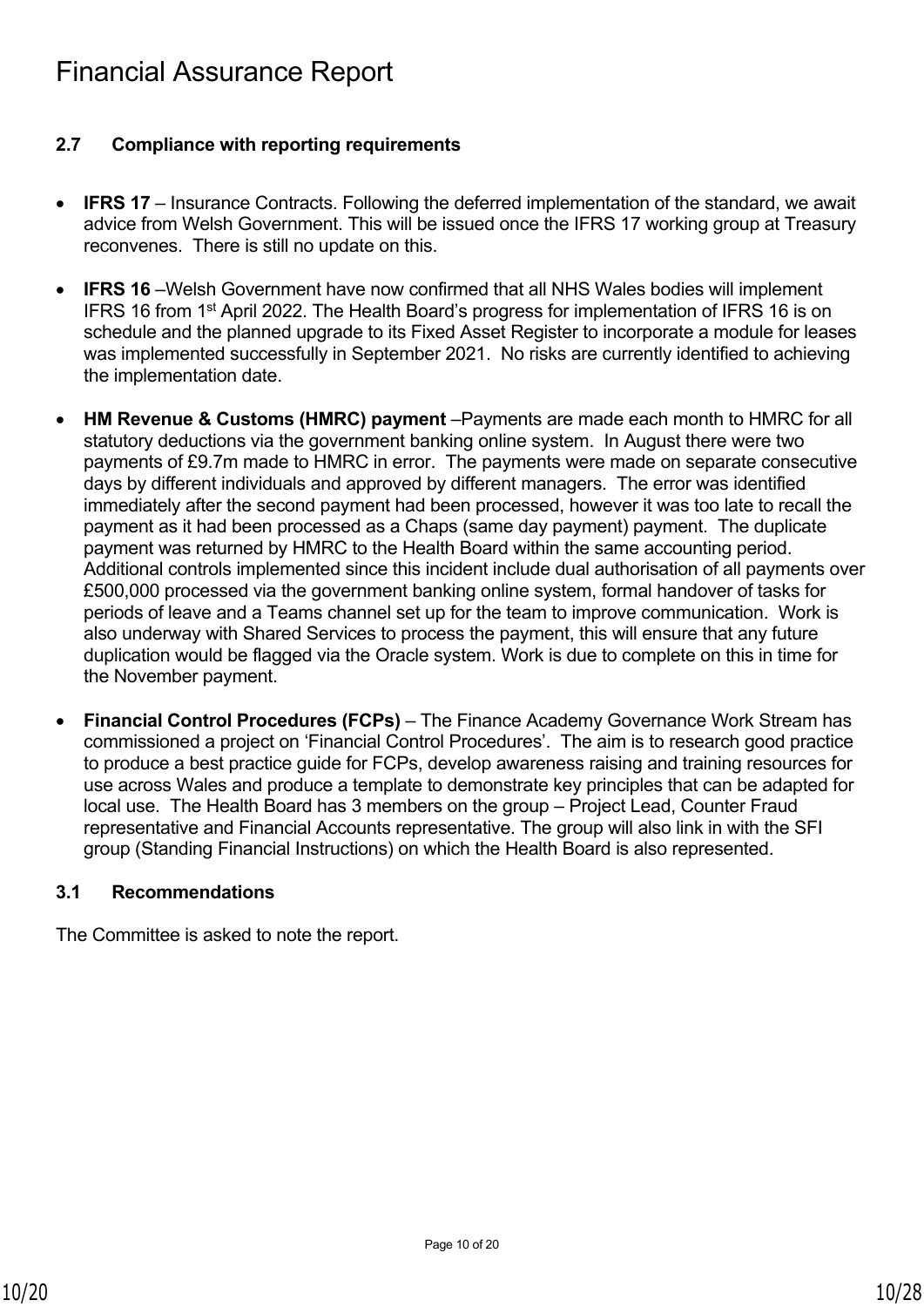## Appendix 1: Single tender actions awarded

|               | Period covered by this report: |             | 1 August 2021               | 30 September<br>2021                                        |                                                                                                                                                                                                                                                                                                                                                                                                                                                                                                                                                                                                                                                                                                                                                                                                                                                                                                                                                                                                                                                                                                                                                                                                                                                                                                          |
|---------------|--------------------------------|-------------|-----------------------------|-------------------------------------------------------------|----------------------------------------------------------------------------------------------------------------------------------------------------------------------------------------------------------------------------------------------------------------------------------------------------------------------------------------------------------------------------------------------------------------------------------------------------------------------------------------------------------------------------------------------------------------------------------------------------------------------------------------------------------------------------------------------------------------------------------------------------------------------------------------------------------------------------------------------------------------------------------------------------------------------------------------------------------------------------------------------------------------------------------------------------------------------------------------------------------------------------------------------------------------------------------------------------------------------------------------------------------------------------------------------------------|
| <b>Ref</b>    | <b>Supplier</b>                | Value (£)   | One-off or<br><b>Period</b> | <b>Department</b>                                           | <b>Justification provided</b>                                                                                                                                                                                                                                                                                                                                                                                                                                                                                                                                                                                                                                                                                                                                                                                                                                                                                                                                                                                                                                                                                                                                                                                                                                                                            |
| <b>HDD570</b> | Hafal                          | £193,900.04 | 01/10/2021 to<br>31/09/2022 | <b>Mental Health</b><br>and Learning<br><b>Disabilities</b> | This contract is for the provision of a Sanctuary Service and<br>Hospitality Bed in Ceredigion. This will be a pilot initiative for 12<br>months operated by Hafal, which will provide out of hours mental<br>health crisis services. The Health Board currently commissions<br>Hafal and Mind Llanelli to run an identical service in<br>Carmarthenshire. Pembrokeshire Mind provide the same services<br>in Pembrokeshire. Establishing the same service in Ceredigion will<br>ensure parity across the Health Board footprint. This was also in<br>line with the agreed approach outlined as part of the public<br>consultation on 'Transforming Mental Health Services'.<br>Due to the impact of COVID-19, further specialist support is<br>required to ensure individuals have adequate crisis provision to<br>avoid their symptoms escalating which may lead to attempted<br>suicide, hospital admission, or worst case suicide.<br>Hafal are best placed to provide this pilot service in Ceredigion as<br>they have existing premises in Portland Road, Aberystwyth, within<br>walking distance of Gorwelion Community Mental Health Centre.<br>This means that the contract can commence immediately and they<br>do not need to source accommodation or carry out any works on<br>the premises. |
| <b>HDD571</b> | Mind<br>Pembrokeshire          | £121,153.68 | 01/09/2021 to<br>31/08/2022 | <b>Mental Health</b><br>and Learning<br><b>Disabilities</b> | In addition to the above contract covering Ceredigion, this contract<br>is for the provision of a Sanctuary Service and Hospitality Bed in<br>Pembrokeshire. This will be a pilot initiative for 12 months<br>operated by Mind Pembrokeshire, which will provide out of hours<br>mental health crisis services.                                                                                                                                                                                                                                                                                                                                                                                                                                                                                                                                                                                                                                                                                                                                                                                                                                                                                                                                                                                          |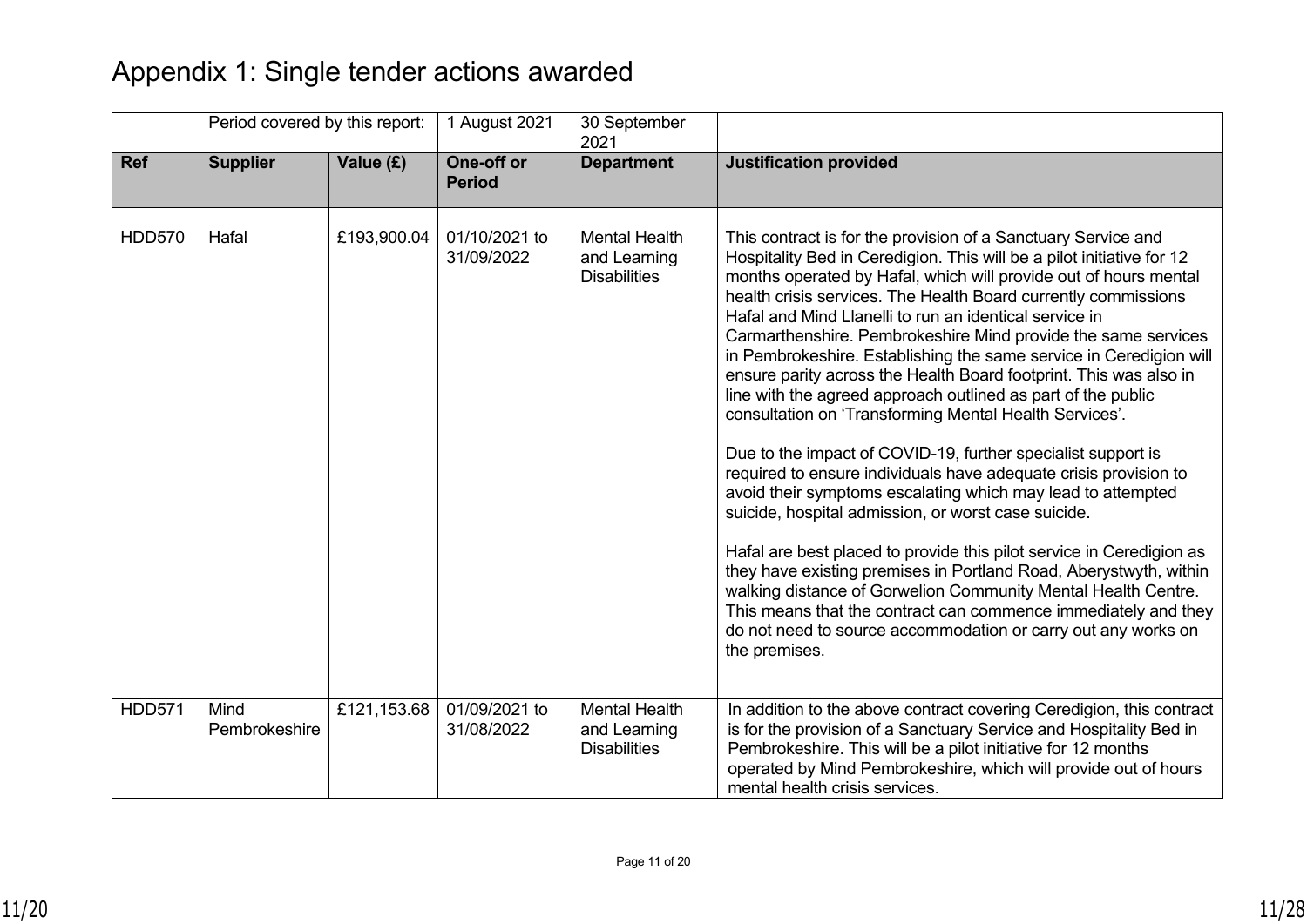|               |                                                                                           |             |                             |                                           | Establishing the same service in Pembrokeshire will ensure parity<br>across the health board footprint. This is in line with what was<br>agreed as part of our public consultation on Transforming Mental<br>Health services.<br>Mind Pembrokeshire are best placed to provide this pilot service in<br>Pembrokeshire as they have existing premises in Perrots Road,<br>Haverfordwest which is centrally located and easily accessible for<br>the Community Mental Health Centre (CMHC). This means that<br>the contract can commence immediately as they will not have to<br>source accommodation or carry out any works on the premises.<br>Mind Pembrokeshire have been operating this service for 6<br>months to test initial need. However, it has been agreed that 6<br>months was not long enough to fully evaluate the service and<br>determine future need. Therefore, this is to extend this provision<br>for a period of 12 months bring in it operational in line with the<br>other 2 sites to enable a full and through evaluation of all<br>Sanctuary and Hospitality Bed provision across the health board<br>footprint. |
|---------------|-------------------------------------------------------------------------------------------|-------------|-----------------------------|-------------------------------------------|------------------------------------------------------------------------------------------------------------------------------------------------------------------------------------------------------------------------------------------------------------------------------------------------------------------------------------------------------------------------------------------------------------------------------------------------------------------------------------------------------------------------------------------------------------------------------------------------------------------------------------------------------------------------------------------------------------------------------------------------------------------------------------------------------------------------------------------------------------------------------------------------------------------------------------------------------------------------------------------------------------------------------------------------------------------------------------------------------------------------------------------|
| <b>HDD572</b> | <b>Messrs Lewis</b><br>Construction<br><b>Building</b><br>Contractors<br><b>Wales Ltd</b> | £149,538.69 | 27/09/2021 to<br>05/11/2021 | Women &<br>Children<br><b>Directorate</b> | This request is a direct result of surge planning and scoping<br>following direction by Welsh Government and will support the HB in<br>ensuring paediatric flow is maximised while minimising the demand<br>on other elements of the acute service pathway (ED, WAST etc.)<br>The latest performance indicators summary confirms that during<br>week 32 (ending 15/08/2021) numbers of confirmed cases of<br>Respiratory Syncytial Virus (RSV) in children aged under 5 years<br>continued to increase across Wales. Activity exceeds the<br>threshold that would normally indicate very high intensity seasonal<br>activity. RSV did not circulate over the 2020-21 winter and it is<br>unclear whether the current increase will progress to follow the<br>usual epidemic pattern for RSV and there is potential for a more<br>severe season this year.                                                                                                                                                                                                                                                                                |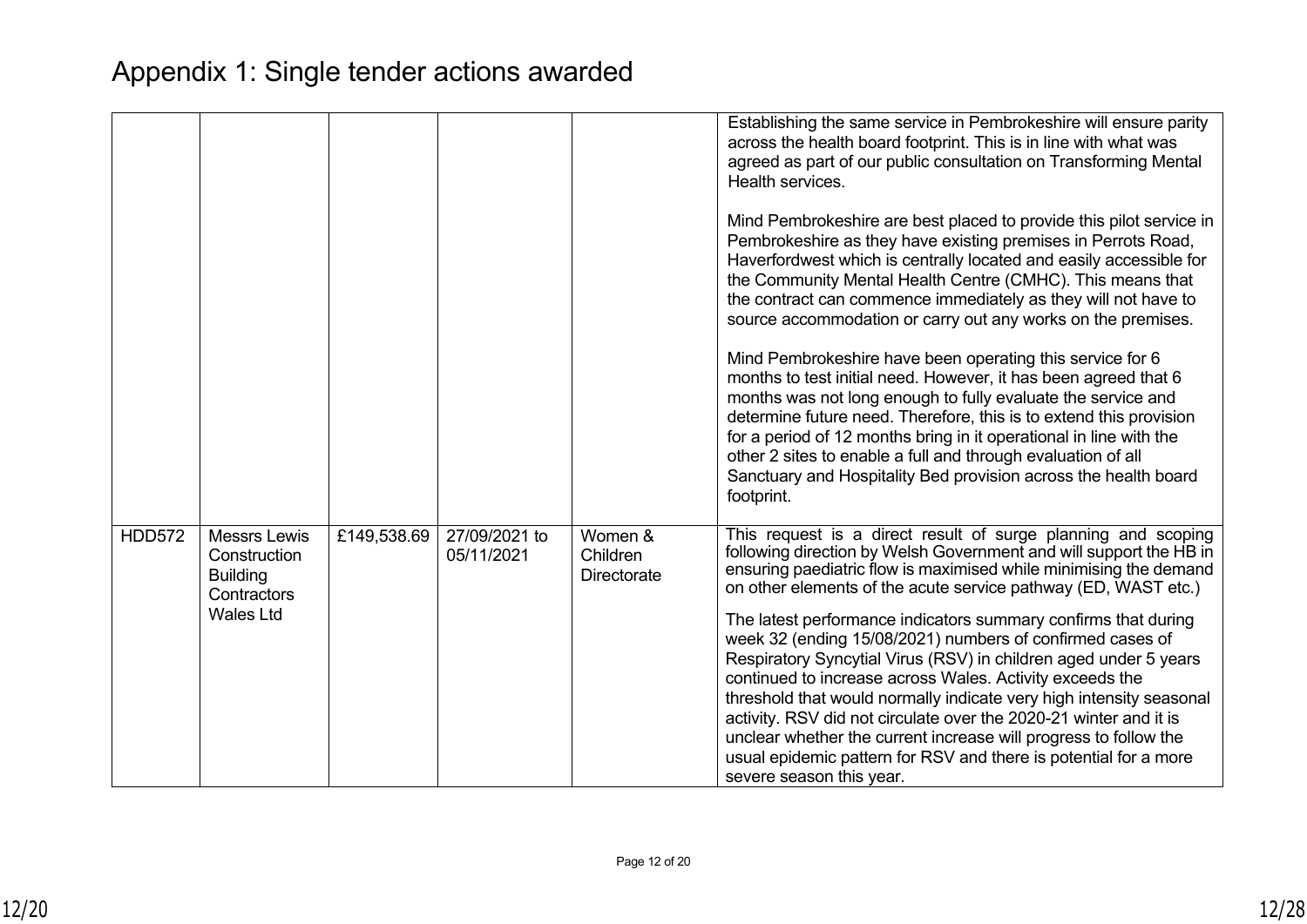## Appendix 1: Single tender actions awarded

|  | There is a capital requirement/investment needed at the cost of<br>£90,966 to create the additional clinical capacity required to<br>support the RSV surge.<br>Welsh Government has indicated that there will be a funding<br>allocation for revenue and capital, the value of which has yet to be<br>agreed.<br>Whilst the demountables required are on the framework as a 12<br>month rental, the enabling works for the demountables along with<br>the internal works would require a compliant tender process (SFI).<br>A fully complaint tender process SFI is 21 weeks from approval to<br>completion, a Single Tender action process STA is 11 weeks from<br>approval to completion.<br>As the predicted peak of activity is November 2021, a 21 weeks<br>process exceeds the timescale of the predicted peak which impacts<br>on the ability to meet the surge and will impact on the flow of ail<br>acute paediatric admissions creating significant clinical risk |
|--|-----------------------------------------------------------------------------------------------------------------------------------------------------------------------------------------------------------------------------------------------------------------------------------------------------------------------------------------------------------------------------------------------------------------------------------------------------------------------------------------------------------------------------------------------------------------------------------------------------------------------------------------------------------------------------------------------------------------------------------------------------------------------------------------------------------------------------------------------------------------------------------------------------------------------------------------------------------------------------|
|  | This STA relates to the above work for the Glangwili General<br>Hospital Site.                                                                                                                                                                                                                                                                                                                                                                                                                                                                                                                                                                                                                                                                                                                                                                                                                                                                                              |
|  | The demountable buildings are being procured/rented via an<br>approved NHS framework on a direct award basis with a lead-<br>time of 6no weeks<br>The internal alteration work within the ward and the site<br>enablement/installation & commissioning work associated with<br>the demountable buildings will be via STA route. The project<br>planning, detailed design stage, building regulations - full<br>plans, cost schedules / submissions and mobilisation period<br>undertaken<br>would<br>be<br>parallel<br>the<br>-in<br>to<br>procurement/construction of the building.                                                                                                                                                                                                                                                                                                                                                                                        |
|  | STA route for the internal alteration work, enablement/ installation<br>and commissioning would be undertaken by Messrs Lewis<br>Construction Building Contractors Wales Ltd. They are the<br>appointed contractor for the GGH Research & Development<br>Project competitively tendered in May 2021. They are available to                                                                                                                                                                                                                                                                                                                                                                                                                                                                                                                                                                                                                                                  |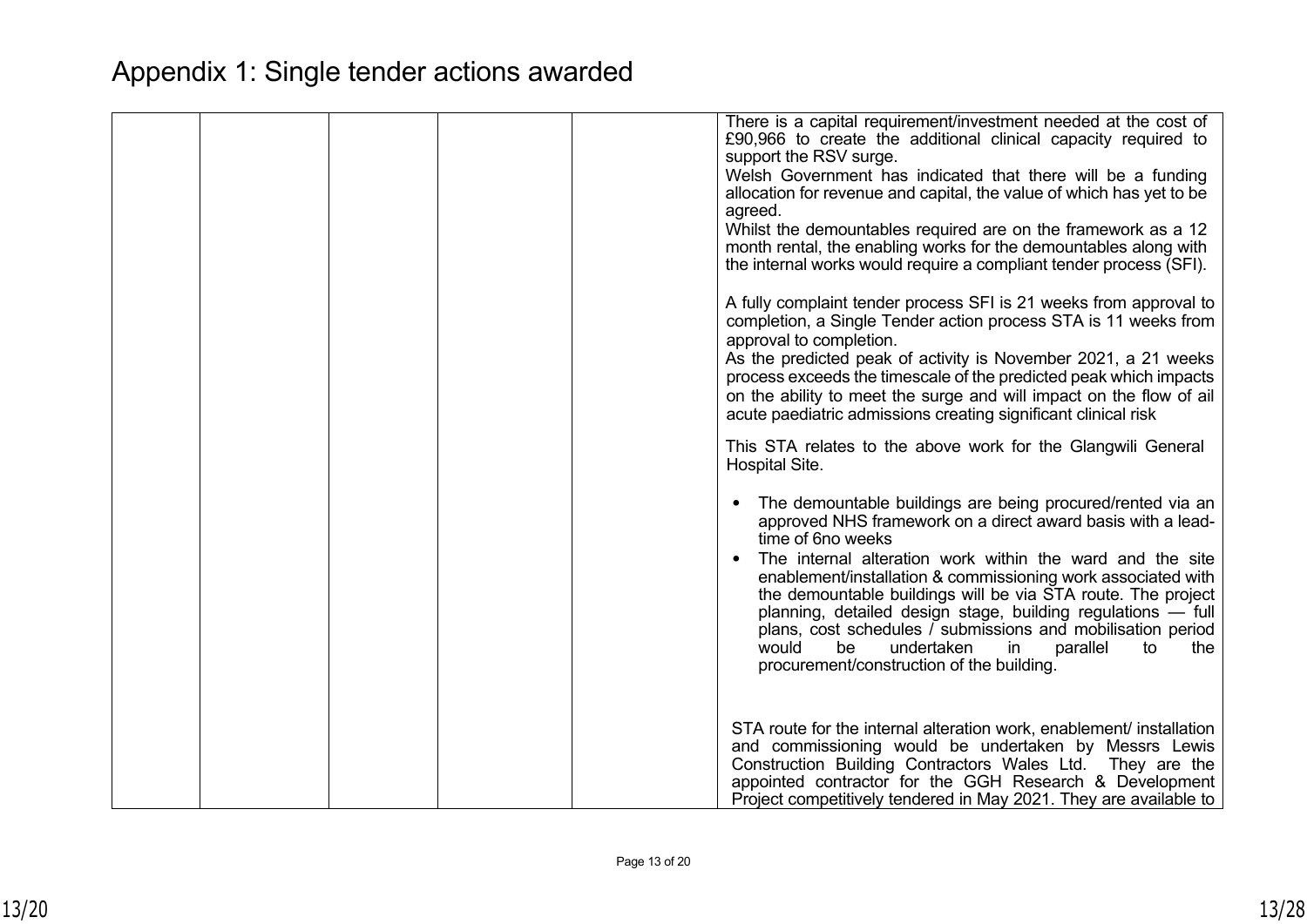## Appendix 1: Single tender actions awarded

|               |                         |             |                             |                     | commence the work within two weeks as confirmed in the contract<br>preliminaries.<br>Contractors preliminaries & general conditions to be based on<br>a direct equivalent to the GGH R&D project<br>Labour costs to be based where applicable on those used on<br>the GGH R&D<br>Mechanical & Electrical sub-contractors for GGH R&D will be<br>utilised<br>Covid-19 impact costs will be aligned to latest tenders received                                                                                                                                                                                                                                                                                                                                                                                                                                                                                     |
|---------------|-------------------------|-------------|-----------------------------|---------------------|------------------------------------------------------------------------------------------------------------------------------------------------------------------------------------------------------------------------------------------------------------------------------------------------------------------------------------------------------------------------------------------------------------------------------------------------------------------------------------------------------------------------------------------------------------------------------------------------------------------------------------------------------------------------------------------------------------------------------------------------------------------------------------------------------------------------------------------------------------------------------------------------------------------|
| <b>HDD573</b> | The Lifestyle<br>Clinic | £100,968.00 | 01/09/2021 to<br>31/03/2022 | <b>Primary Care</b> | The Lifestyle Clinic is the only clinic in Wales that offers intensive<br>lifestyle advice and support. By combining the expertise of a<br>multidisciplinary team (GP, diabetes nurse, dietician), there is a<br>holistic approach to weight loss enabling people to make lifelong<br>changes.<br>Patients using this service are seen once a week and are able to<br>communicate with the team jn between sessions. This is the only<br>service of its kind which is run by a GP which combines advice on<br>diet, stress, sleep and exercise in one.<br>The Lifestyle Clinic is the only service offering this provision. It has<br>been engaged with the cluster since 2018.<br>In 2019, this service helped reverse 17 diagnosis of type 2<br>diabetes which has a significant cost saving attached, as well as<br>decreased referrals to secondary care and helped reduce<br>medication for other patients. |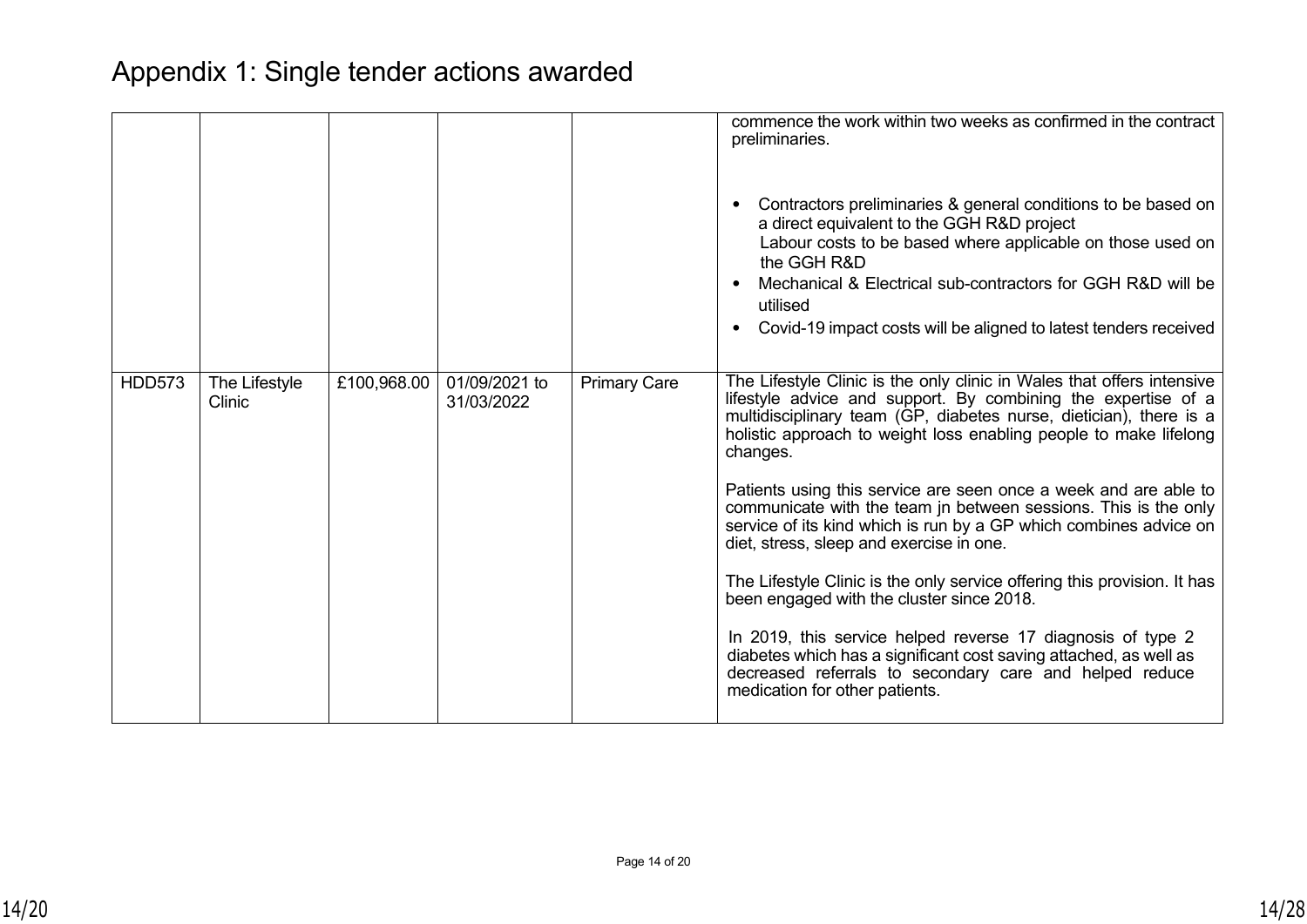## Appendix 2: Competitive tenders awarded

|                      | Period covered by this report:                       |                              | 1 <sup>st</sup> August      | 30 <sup>th</sup> September |                                                                                                                                                                                                              |
|----------------------|------------------------------------------------------|------------------------------|-----------------------------|----------------------------|--------------------------------------------------------------------------------------------------------------------------------------------------------------------------------------------------------------|
|                      |                                                      |                              | 2021                        | 2021                       |                                                                                                                                                                                                              |
| <b>Ref</b>           | <b>Supplier</b>                                      | Value (£) exc.<br><b>VAT</b> | One-off or<br><b>Period</b> | <b>Department</b>          | <b>Tender Description</b>                                                                                                                                                                                    |
| HDD-OJEULT-45381     | My Dentist                                           | 1,369,922.00                 | 05/08/2021 to<br>04/08/2026 | <b>Primary Care</b>        | Orthodontic Services to be<br>delivered in primary care settings<br>for patients across<br>Carmarthenshire, Ceredigion and<br>Pembrokeshire                                                                  |
| <b>HDD-MIN-46698</b> | <b>Avison Young</b>                                  | 946,000.00                   | 03/09/2021 to<br>31/03/2022 | <b>Primary Care</b>        | The undertaking of full condition<br>appraisals including risk<br>assessments; to provide an up-to-<br>date position on the condition and<br>suitability of its existing General<br>Medical services estate. |
| <b>HDD-MIN-47392</b> | <b>Your World Recruitment</b>                        | 736,000.00                   | 01/08/2021 to<br>31/03/2022 | <b>Scheduled Care</b>      | Insourcing services for medical<br>procedures for Dermatology<br>specialities                                                                                                                                |
| HDD-MIN-47319        | Absolute Solar & Wind Ltd                            | 585,857.80                   | 01/09/2021 to<br>31/03/2022 | <b>Estates</b>             | To deliver and install Ground<br>Mounted Solar PV and Battery<br>System at St David's Park site,<br>Carmarthen                                                                                               |
| <b>HDT-MIN-47430</b> | <b>BMI Healthcare Ltd</b>                            | 2,000,000.00                 | 01/09/2021 to<br>31/03/2022 | <b>Scheduled Care</b>      | Outsourcing services for medical<br>procedures for Trauma and<br>Orthopaedic specialities                                                                                                                    |
| <b>HDD-MIN-47532</b> | <b>BMI Healthcare Ltd -</b><br>Sancta Maria Hospital | 775,000.00                   | 01/09/2021 to<br>31/12/2021 | <b>Scheduled Care</b>      | Outsourcing services for medical<br>procedures for ENT, General<br>Surgery and Urology specialities                                                                                                          |
| <b>HDD-MIN-47237</b> | Jigsaw24                                             | 465,000.00                   | 01/09/2021 to<br>31/03/2022 | IT                         | Delivery of digital patient bedside<br>entertainment and care system<br>(BECS), including hardware,<br>software, and support elements                                                                        |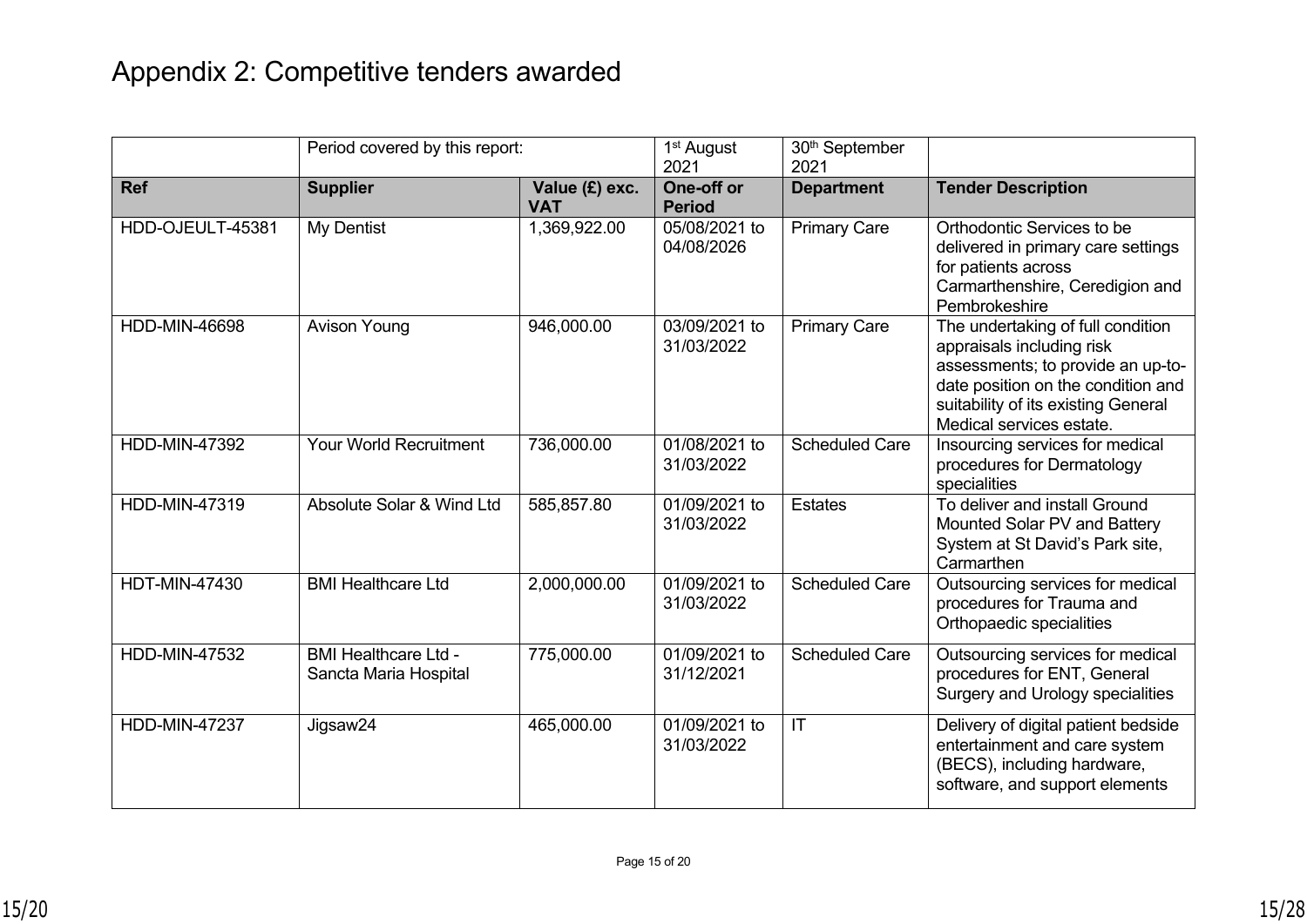## Appendix 2: Competitive tenders awarded

| <b>HDD-MIN-47581</b> | SpaMedica                 | 1,100,000.00 | 01/08/2021 to<br>31/03/2022 | <b>Scheduled Care</b> | Outsourcing services for medical<br>procedures for Ophthalmology<br>specialities                                                                         |
|----------------------|---------------------------|--------------|-----------------------------|-----------------------|----------------------------------------------------------------------------------------------------------------------------------------------------------|
| <b>HDD-MIN-47647</b> | <b>BMI Healthcare</b>     | 444,052.00   | 01/08/2021 to<br>31/03/2022 | <b>Scheduled Care</b> | Outsourcing services for medical<br>procedures for Dermatology<br>specialities                                                                           |
| <b>HDD-ITT-47694</b> | <b>Lewis Construction</b> | 196,480.00   | 20/08/2021 to<br>31/12/2021 | <b>Estates</b>        | New VIE Compound and Oxygen<br>Upgrade at Glangwili Hospital                                                                                             |
| HDD-ITT-47716        | <b>AMP Media</b>          | 120,000.00   | 01/09/2021 to<br>31/08/2023 | Recruitment           | Film, branding and advertising to<br>assist the Workforce Directorate<br>with recruitment campaigns<br>across a range of professions and<br>specialties. |
| <b>HDD-ITT-47688</b> | Aber Heating & Electrical | 46,708.75    | 06/09/2021 to<br>15/10/2021 | <b>Estates</b>        | Installation of new Emergency<br>Lighting at Tregaron Hospital of<br>new smart emergency lighting<br>system in one continuous phase<br>of work.          |
| <b>HDD-ITT-47774</b> | <b>Edmunds Webster</b>    | 113,750.00   | 24/08/2021 to<br>31/03/2022 | <b>Estates</b>        | Works for a proposed CT Suite at<br>Glangwili Hospital and CT<br>Refurbishment at Withybush<br>Hospital                                                  |
| <b>HDD-ITT-47752</b> | <b>Edmunds Webster</b>    | 188,685.88   | 06/09/2021 to<br>10/12/2021 | <b>Estates</b>        | Refurbishment works to Teifi<br>Ward at Glangwili Hospital                                                                                               |
| HDD-ITT-47902        | Vangaurd Roofing LTD      | 127,941.86   | 31/08/2021 to<br>15/10/2021 | <b>Estates</b>        | The Supply and Installation of<br>proposed second phase of re-<br>roofing of Bro Cerwyn day<br>hospital flat roof.                                       |
| HDD-MIN-48016        | <b>Vauxhall Motors</b>    | 233,528.00   | One-Off                     | <b>Estates</b>        | The purchase of various electric<br>vehicles.                                                                                                            |
| HDD-MIN-48032        | <b>BMI Healthcare Ltd</b> | 2,000,000.00 | 01/09/2021 to<br>31/03/2022 | <b>Scheduled Care</b> | Additional outsourcing services<br>for medical procedures for                                                                                            |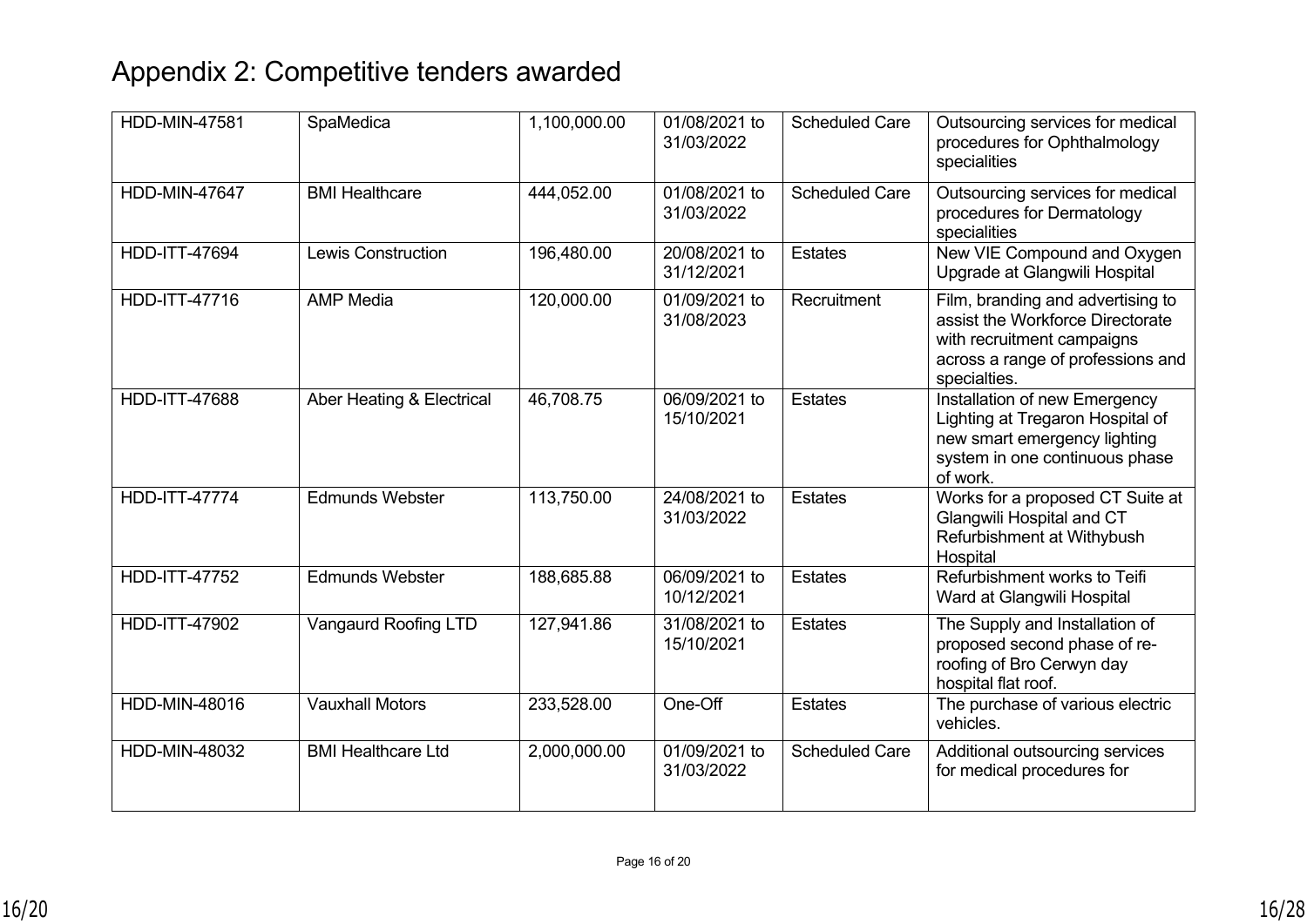## Appendix 2: Competitive tenders awarded

|               |                                  |               |                             |         | Trauma and Orthopaedic<br>specialities                                                                     |
|---------------|----------------------------------|---------------|-----------------------------|---------|------------------------------------------------------------------------------------------------------------|
| HDD-ITT-47878 | <b>GGT Thomas &amp; Sons Ltd</b> | 230,964.00    | 20/09/2021 to<br>10/12/2021 | Estates | The Supply and Installation of<br>Proposed Air Source Heat Pumps<br>at Cardigan Integrated Care<br>Centre. |
|               | <b>TOTAL</b>                     | 11,679,890.29 |                             |         |                                                                                                            |

#### **Direct Call off Contracts awarded:**

|               | Period covered by this report: |                       | 1 <sup>st</sup> August 2021 | 30 <sup>th</sup> September<br>2021 |                                 |
|---------------|--------------------------------|-----------------------|-----------------------------|------------------------------------|---------------------------------|
| <b>Ref</b>    | <b>Supplier</b>                | Value (£)<br>exc. VAT | One-off or<br><b>Period</b> | <b>Department</b>                  | <b>Tender Description</b>       |
| HDD-DCO-21-06 | Carbon Trust                   | 55,000                | 16/08/2021 to<br>31/03/2022 | <b>Estates</b>                     | <b>Decarbonisation Strategy</b> |

### **Consultancy Contract awarded:**

|               | Period covered by this report: |                       | 1 <sup>st</sup> August 2021 | 30 <sup>th</sup> September<br>2021 |                                                                                                                                                                                                                                                                                                            |
|---------------|--------------------------------|-----------------------|-----------------------------|------------------------------------|------------------------------------------------------------------------------------------------------------------------------------------------------------------------------------------------------------------------------------------------------------------------------------------------------------|
| <b>Ref</b>    | <b>Supplier</b>                | Value (£)<br>exc. VAT | One-off or<br><b>Period</b> | <b>Department</b>                  | <b>Tender Description</b>                                                                                                                                                                                                                                                                                  |
| HDD-DCO-21-04 | Codebase8                      | 75,000                | 31/08/2021 to<br>30/11/2021 | IT                                 | To provide support and<br>consultancy on the<br>implementation of a Dynamic and<br>Intelligent Virtual Workforce,<br>including technical proof of<br>concept and business discovery<br>for the implementation of a<br>Software as a Service (SaaS)<br><b>Robotic Process Automation</b><br>(RPA) platform. |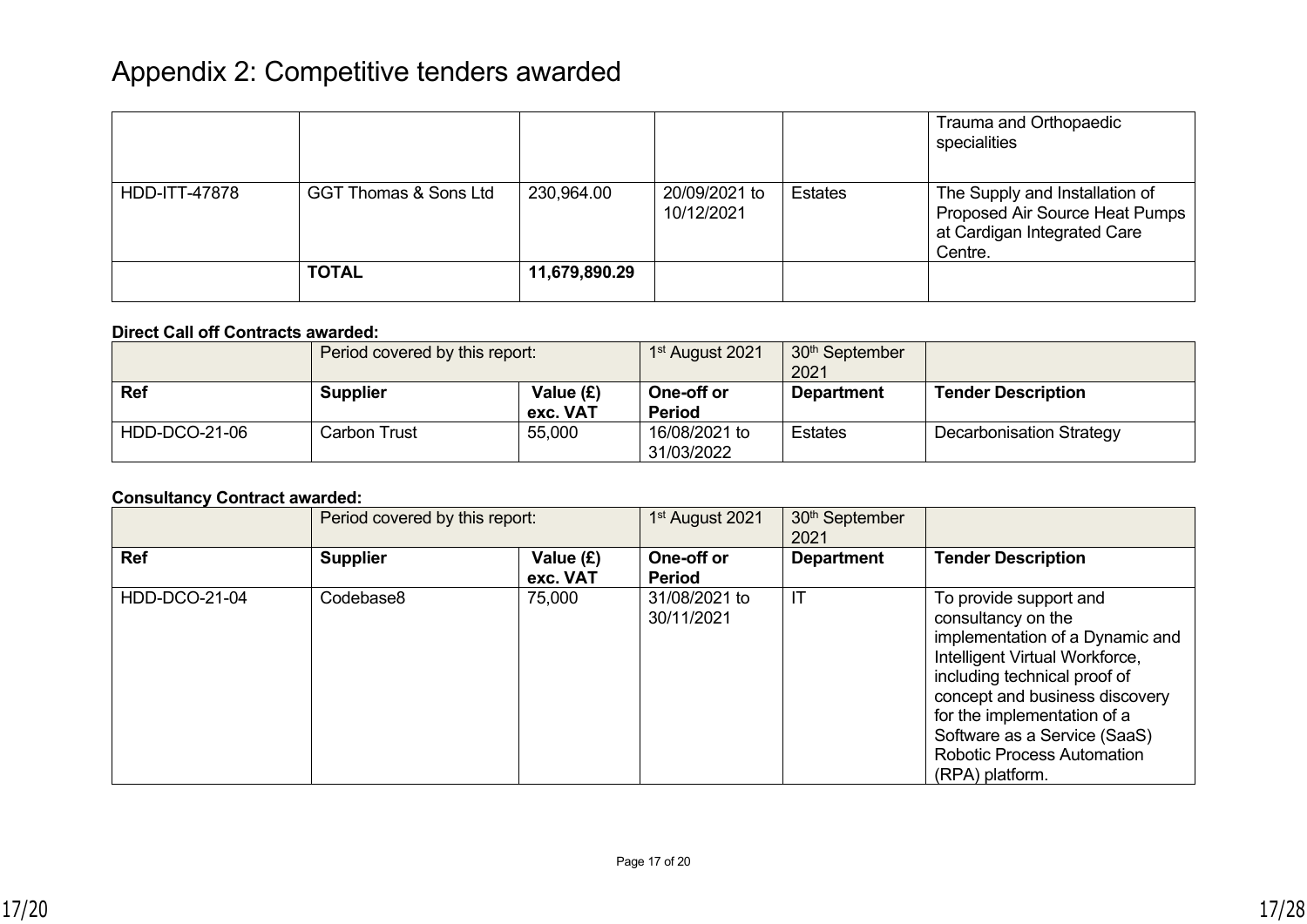## Appendix 3: Overpayment of Salaries

|            | Period covered by this report: 1 <sup>st</sup> August 2021 to 30 <sup>th</sup> September 2021 |           |                           |
|------------|-----------------------------------------------------------------------------------------------|-----------|---------------------------|
| <b>Ref</b> | <b>Reason for overpayment</b>                                                                 | Value (£) | <b>Number of invoices</b> |
|            | Timing Issue Due to Termination Mid-month                                                     | 21,923.36 |                           |
|            | Late Notification of Reduction / Shortfall in Hours                                           | 7,383.63  |                           |
|            | Overpayment of Shifts / Hours / Unauthorised Leave                                            | 2,482.36  |                           |
|            |                                                                                               | 31,789.35 | 27                        |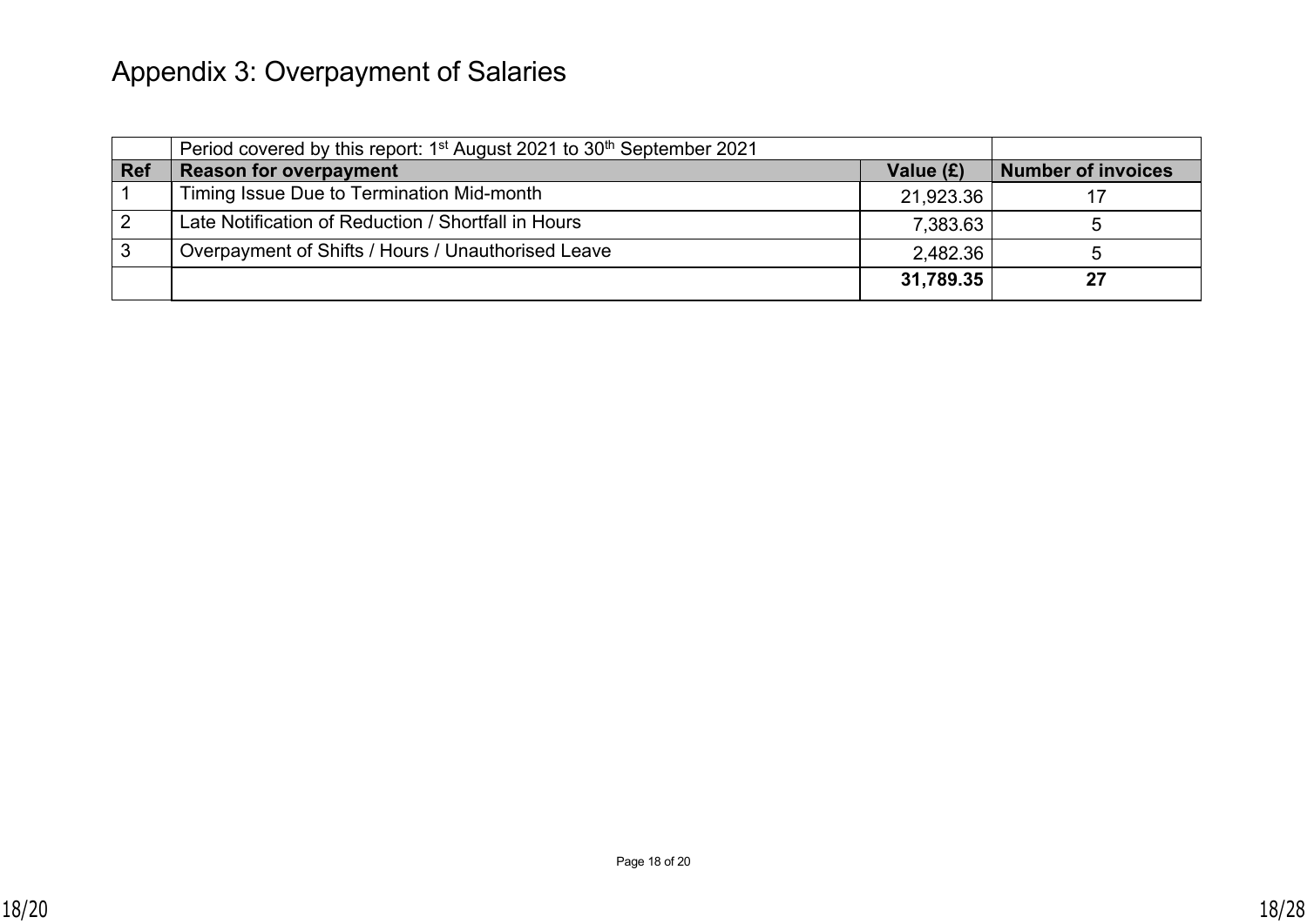## Appendix 4: Losses and Special Payments over £5,000

|            | Period covered by this report:                        |           | 1 <sup>st</sup> August 2021 to 30 <sup>th</sup> September 2021                   |
|------------|-------------------------------------------------------|-----------|----------------------------------------------------------------------------------|
| <b>Ref</b> | <b>Losses and Special</b><br><b>Payments Category</b> | Value (£) | <b>Explanation</b>                                                               |
|            | Ex Gratia                                             | 30,000.00 | P06-22 – Ex-Gratia compensation payment as a result of an Employment<br>Tribunal |
|            |                                                       |           |                                                                                  |
|            | <b>Total Losses (for</b><br>approval)                 | 30,000.00 |                                                                                  |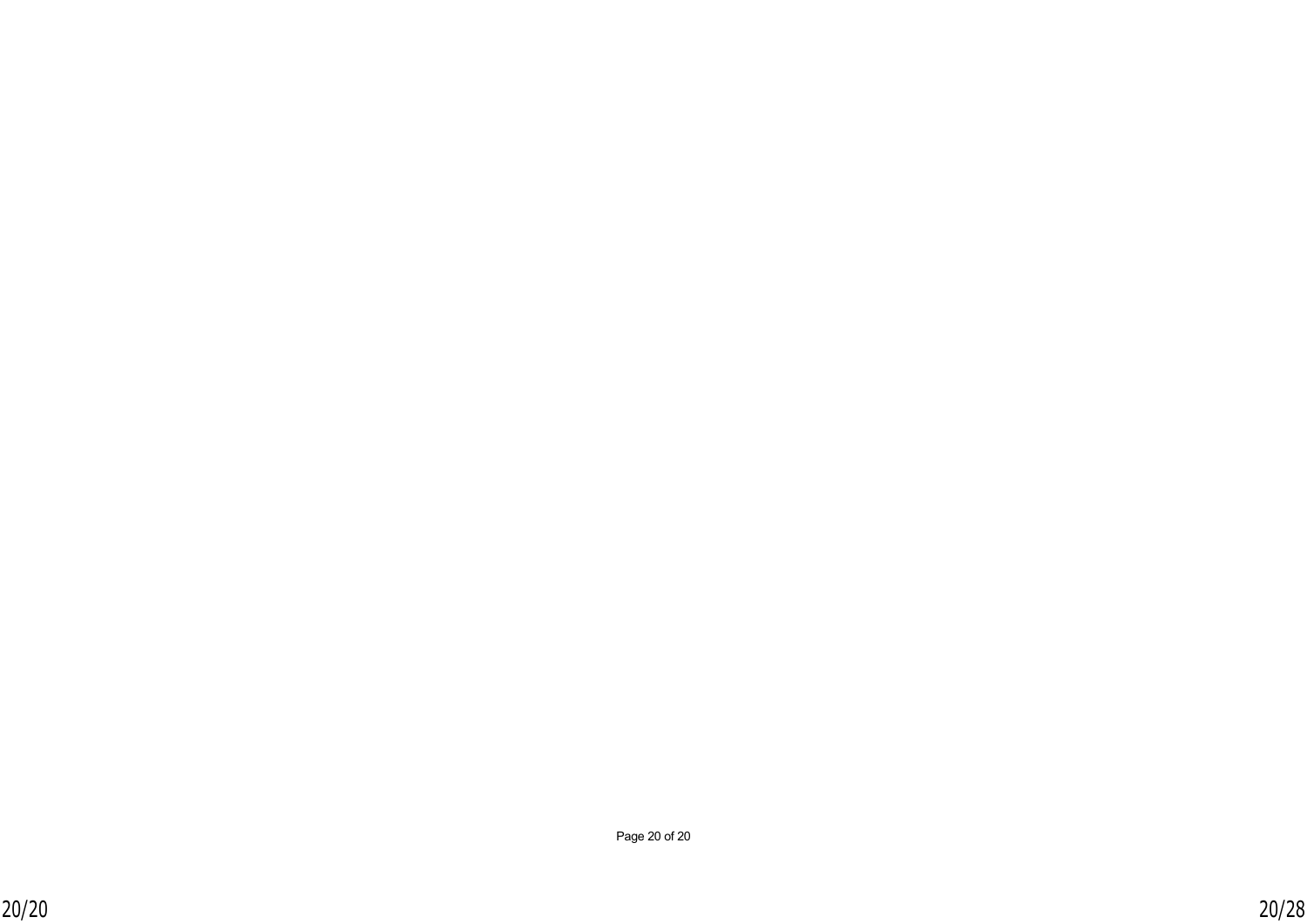![](_page_20_Picture_1.jpeg)

**Bwrdd lechyd Prifysgol** Hywel Dda **University Health Board** 

# **FP XX/XX USE OF CONSULTANCY**

| Procedure<br>Number:  | 06/06            | Supersedes: |                                           | <b>Classification</b> | Financial                      |                        |
|-----------------------|------------------|-------------|-------------------------------------------|-----------------------|--------------------------------|------------------------|
|                       |                  |             |                                           |                       |                                |                        |
| <b>Version</b><br>No: | Date of<br>EqIA: |             | Approved by:                              |                       | <b>Date</b><br>made<br>active: | <b>Review</b><br>Date: |
|                       | $1 - 10 - 21$    |             | <b>Sustainable Resources</b><br>Committee |                       |                                |                        |

|       | Brief Summary   This document is one in a series of financial procedures providing clear<br>of Document:   process to be followed. |
|-------|------------------------------------------------------------------------------------------------------------------------------------|
|       |                                                                                                                                    |
| Scope | Hywel Dda University Health Board wide                                                                                             |
|       |                                                                                                                                    |

| To be read in | Standing Orders.                              |
|---------------|-----------------------------------------------|
|               | <b>Standing Financial Instructions.</b>       |
| conjunction   | <b>Other Financial Procedures.</b>            |
| with:         | Counter Fraud, Bribery and Corruption Policy. |

| group<br>Dwning / | $- \cdot$<br>็eam<br><b>Finance</b> |
|-------------------|-------------------------------------|
|-------------------|-------------------------------------|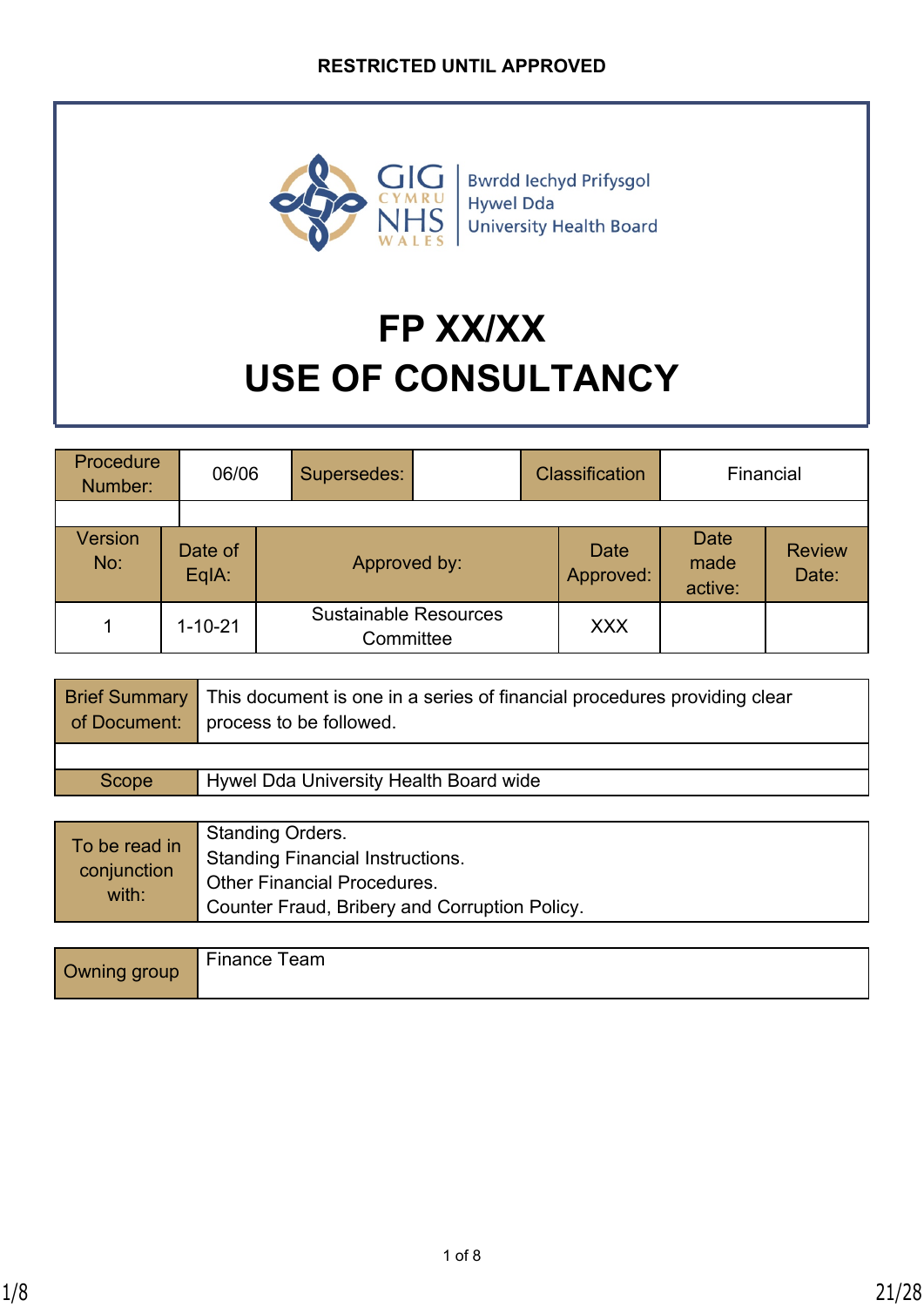| <b>Reviews and updates</b> |                        |            |  |
|----------------------------|------------------------|------------|--|
| Version                    | Summary of Amendments: | Date       |  |
| no:                        |                        | Approved:  |  |
|                            | <b>New Procedure</b>   | <b>XXX</b> |  |

### **FRAUD, BRIBERY AND CORRUPTION**

All staff are required to comply with the Health Boards policies and procedures and apply best practice in order to prevent Fraud, Bribery and Corruption. Staff should be made aware of their own responsibilities in protecting the Health Board from these crimes.

All staff have a duty to notify the Local Counter Fraud Department of any suspected fraud or inappropriate actions and are protected by the AW Raising Concerns (Whistleblowing) Policy. Anyone who suspects fraud or has any concerns reference Fraud Bribery and Corruption can make a referral by contacting the Counter Fraud Department by either of the following methods;

- Telephoning the office on 01267 266268,
- Emailing [HDUHB.CounterFraudTeam.HDD@wales.nhs.uk](mailto:HDUHB.CounterFraudTeam.HDD@wales.nhs.uk) ,
- Making an online referral at [https://reportfraud.cfa.nhs.uk](https://reportfraud.cfa.nhs.uk/) or
- Making an anonymous referral by telephoning Crimestoppers on 0800 028 40 60.

Staff should refer to the Counter Fraud, Bribery and Corruption Policy for further information.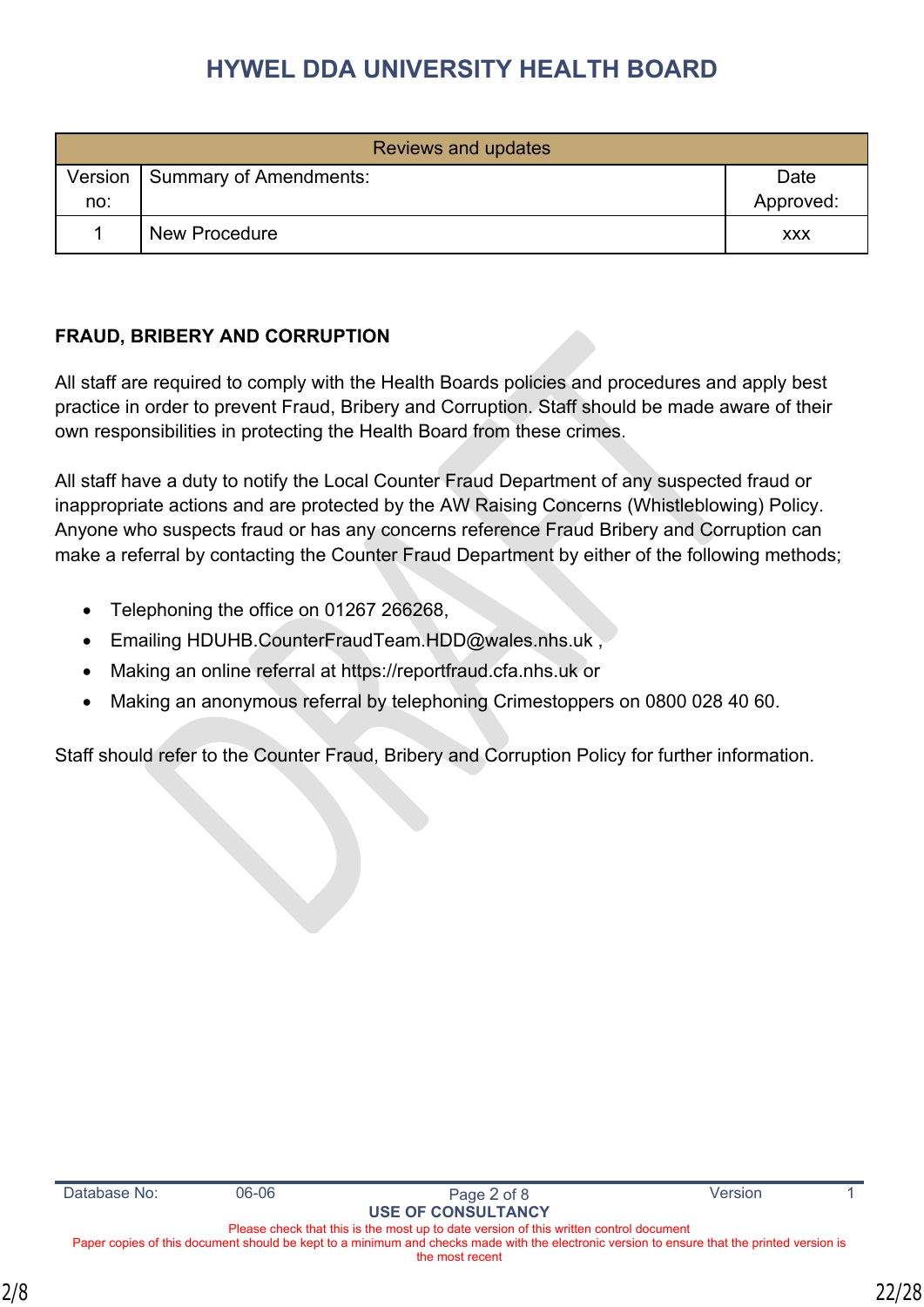### **CONTENTS**

| Extract from the Gov.co.uk website 'Consultancy and professional services spend controls'8 |  |
|--------------------------------------------------------------------------------------------|--|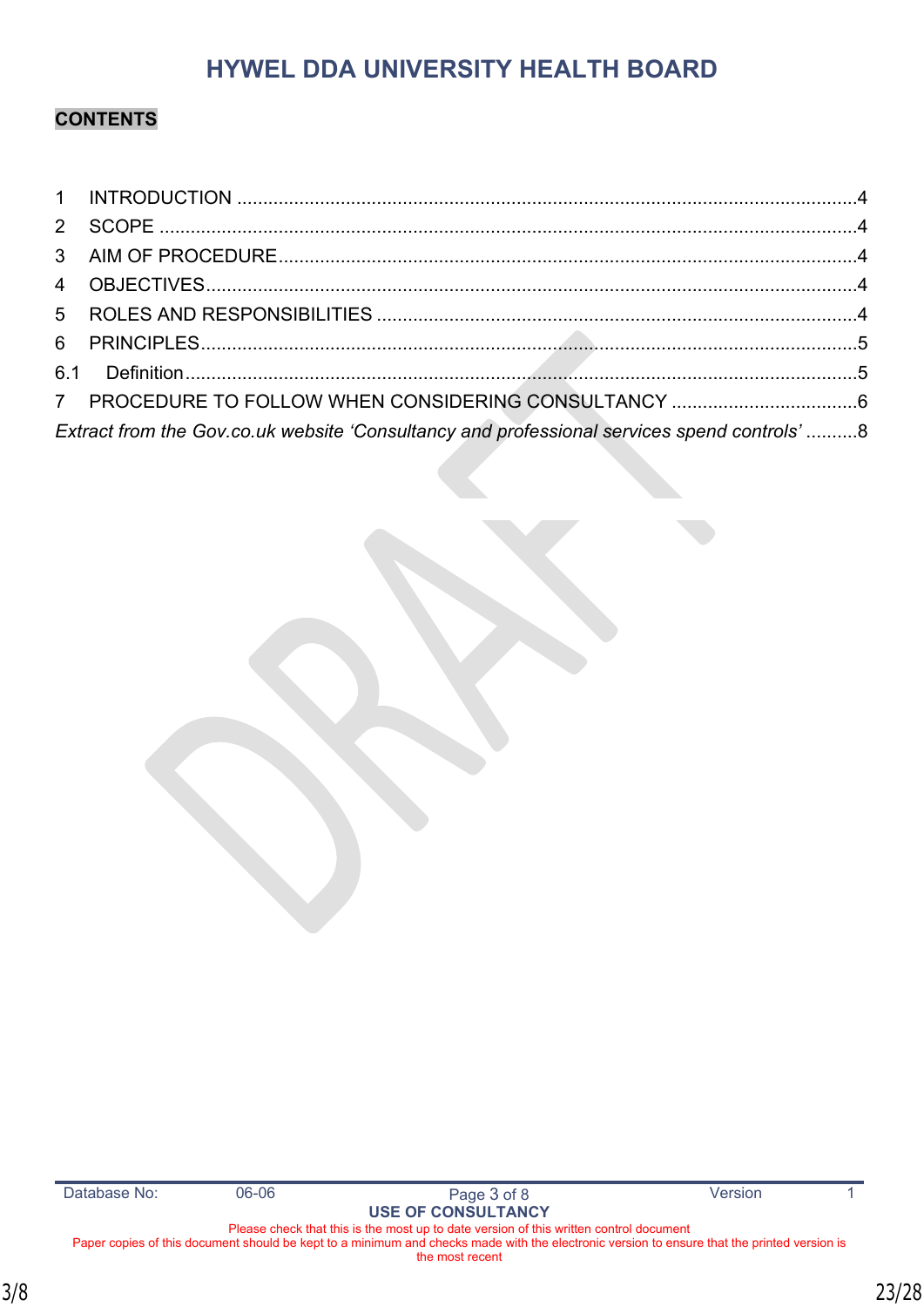### <span id="page-23-0"></span>**1 INTRODUCTION**

This procedure details the guidelines set for the application and approval process for use of Consultancy services within Hywel Dda University Health Board (HDdUHB).

### <span id="page-23-1"></span>**2 SCOPE**

The procedure is applicable across the whole of Hywel Dda University Health Board (HDdUHB). It applies to all employees and Independent Members. The term "employees" includes all those who have a contract of employment or honorary contract with the HDdUHB, including volunteers and bank workers.

### <span id="page-23-2"></span>**3 AIM OF PROCEDURE**

The aim of this document is to ensure that there is a clear procedure and guidelines set for the use of Consultancy within Hywel Dda University Health Board (HDdUHB). This is to minimise the risk of incurring expenditure inappropriately and ensuring best value for money is achieved.

This procedure should be read in conjunction with the "Procurement of goods and services" section of the Health Board's Standing Financial Instructions (SFIs), other relevant financial procedures include the No Purchase order No Pay procedure and the Requisitioning, Ordering and Receipt of Supplies, Goods and Services.

### <span id="page-23-3"></span>**4 OBJECTIVES**

The aim will be achieved by outlining the:

- Principles around definition of consultancy and when the Health Board would use **Consultancy**
- Procedure to follow when the decision has been made to use Consultancy
- Delegated limits for Consultancy spend
- Reporting mechanism for Consultancy spend
- Review of outcomes

### <span id="page-23-4"></span>**5 ROLES AND RESPONSIBILITIES**

Any Manager using Consultancy needs to undertake the actions outlined in Section 6-7 of this document. Approval needs to follow delegated limits which is outlined in section 7.2. The manager, with support from Procurement, will need to ensure there is a post project review as outlined in section 7.4.

Please check that this is the most up to date version of this written control document Paper copies of this document should be kept to a minimum and checks made with the electronic version to ensure that the printed version is the most recent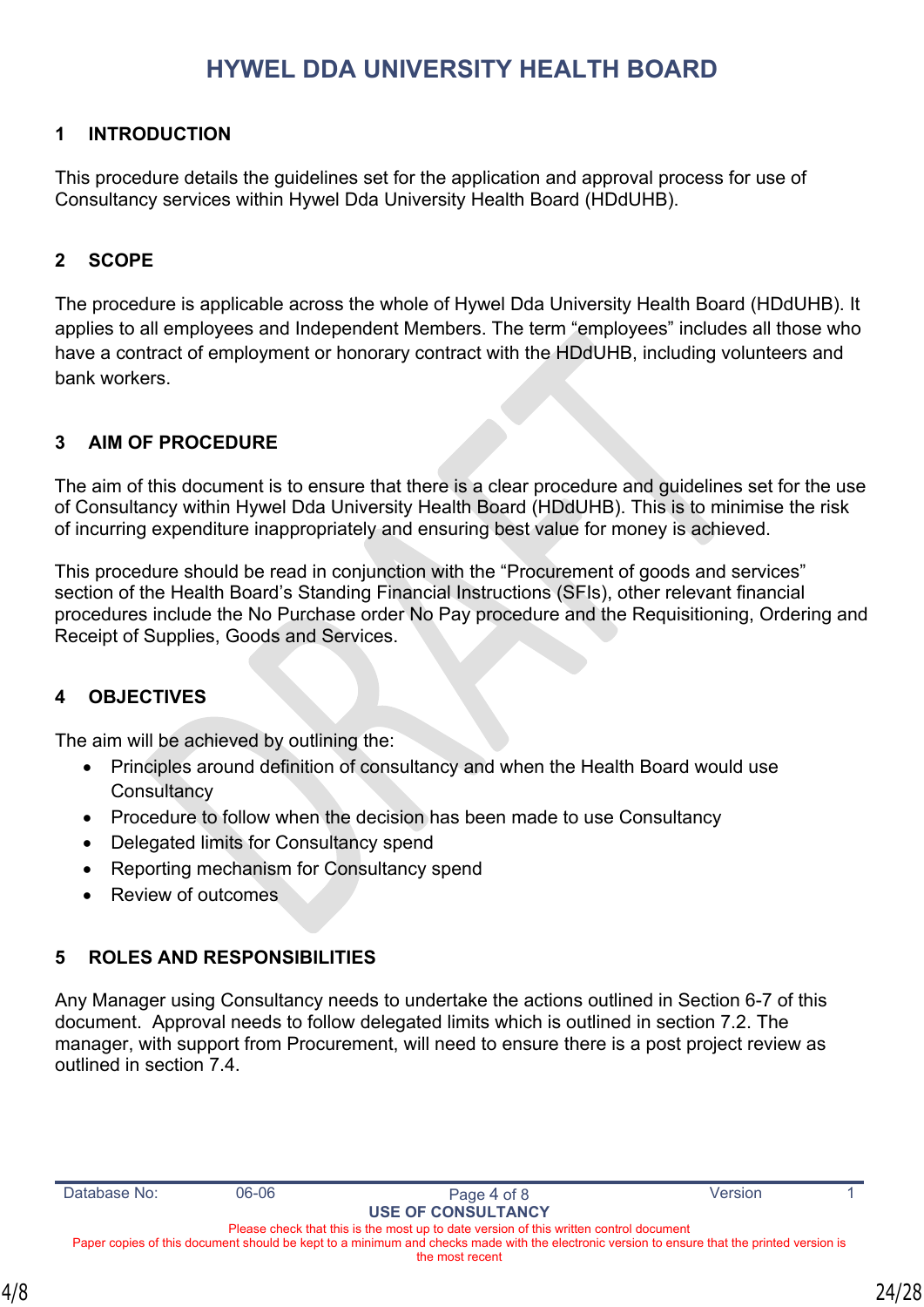### <span id="page-24-0"></span>**6 PRINCIPLES**

### <span id="page-24-1"></span>**6.1 Definition**

Consultancy seeks to fill a knowledge gap. It is defined as **the** *provision to management of objective advice relating to strategy, structure, management or operations of an organisation*. Such advice will be provided outside the 'business-as-usual' environment when in-house skills are not available and will be time-limited. Consultancy often includes the identification of options with recommendations, or assistance with the implementation of solutions but typically not the delivery of business as usual activity.

Specific areas for Consultancy advice as identified by the Government guidance of 'Consultancy and Specialist Services spend control' is included in Appendix 1.

### **6.2 Why appoint Consultants?**

Typically, there are 3 main reasons why you may want to use consultants:

- the expertise the consultant offers
- their independent viewpoint
- the resources they provide

### **6.2.1 Alternatives**

There are alternatives to using consultants and these should be tested before the commencement of any appointments process. These can be best summarised as follows:

- **Use your own personnel:** quite often over-looked but there may be capacity within the organisation in its broadest sense who could undertake an assignment particularly if an independent view is not required. This could be supplemented with some additional training but could be beneficial to the organisation and to the development of the individual.
- **Secondments:** the requirement may be suited to a short-term secondment opportunity through an individual[s] with some specific experience.
- **University/Colleges:** college placements might be a lower cost solution
- **Recruitment Agencies:** although sometimes costly the rates for appointing through an employment agency are invariably more cost effective than consultancy rates. There are however factors to consider such as term of employment and termination fees.

Before commencing with a consultancy arrangement, a full options appraisal should be carried out and the decision to proceed, if this is the chosen option, signed off by the senior responsible officer.

### **6.2.2 When not to use Consultants**

Consultants should always be appointed for the right reasons particularly when the costs can sometimes be prohibitive. Consultants should not be used in some of the following circumstances:

• There is no clarity on what is required, they need to have a specific set of tasks and deliverables otherwise the potential for wasting money is significant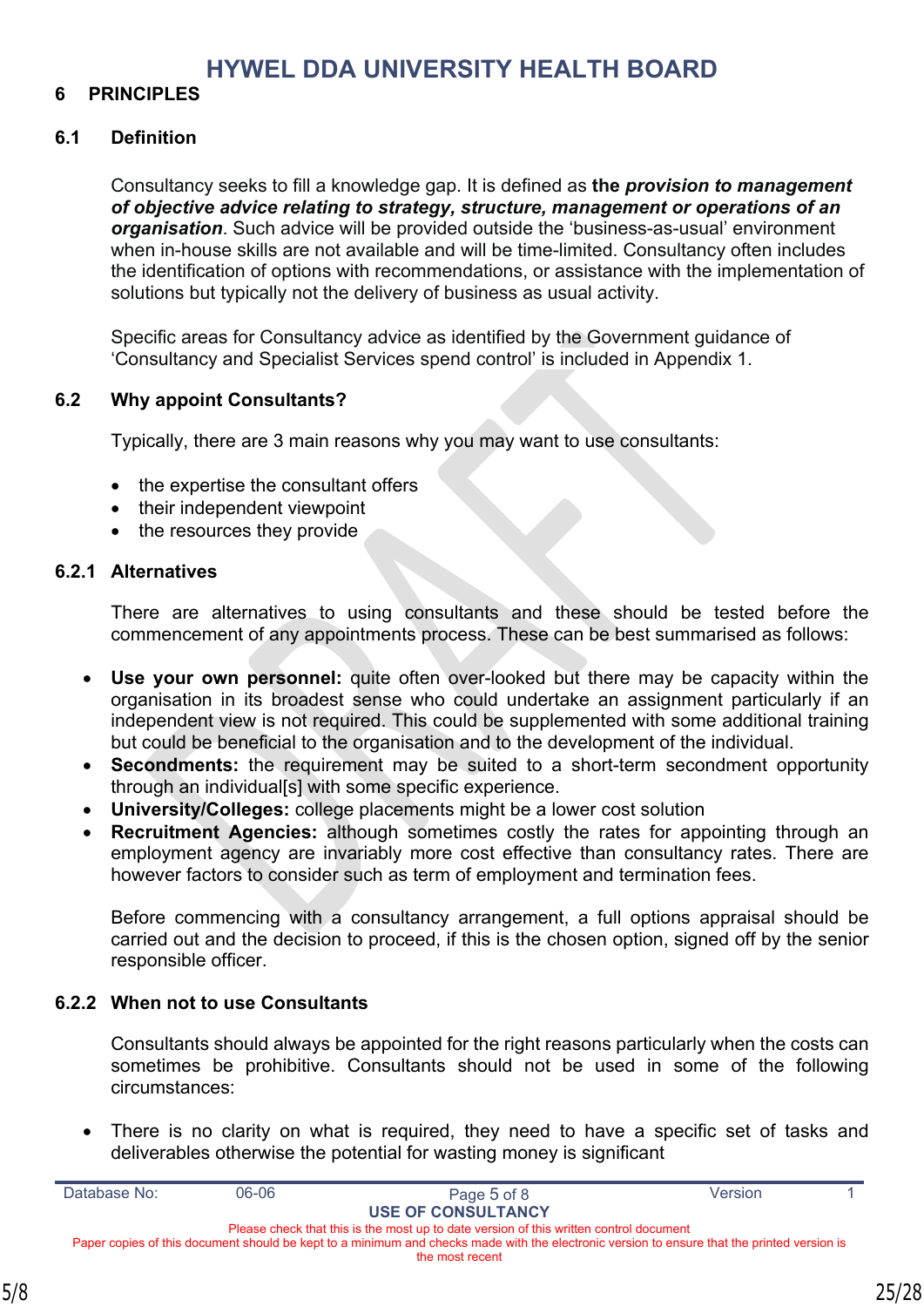- Previous use of consultants has not yielded benefits expected. This will flag up issues with approach and involvement.
- Requiring consultants to perform tasks which are dependent upon factors and decisions outside their control
- Buying their name to give some credibility to a flawed or unfeasible project
- Using them as scapegoats to take the blame for unpopular actions
- Imagining they are miracle workers who can solve all organisational problems
- Believing they can save you the time and trouble of defining policies and objectives

### **6.2.3 Making the Case**

Serious consideration should be given to appointing consultants in the first place and some thoughtful analysis up front is always good practice. Such information analysis might include:

- The purpose and scope of the work
- The results and outputs expected
- The proposed contract basis
- Estimated cost of the work
- Benefits to be derived and likelihood of being achieved
- Propose management arrangements for managing the work
- Assessment of the alternatives to the use of consultants
- An indication of any implementation consequences of the consultants' work

### <span id="page-25-0"></span>**7 PROCEDURE TO FOLLOW WHEN CONSIDERING CONSULTANCY**

### **7.1 Procurement process**

Procurement rules must be followed when considering Consultancy. You will need to contact the local Procurement department in the first instance to gain advice whether selection can be made from an existing Framework.

The following table summarises the minimum thresholds for quotes and competitive tendering arrangements. The total value of the contract over its entire period is the qualifying sum that should be applied (except in specific circumstances relating to aggregation and contracts of an indeterminate duration) as set out in EU Directives and UK Regulations.

| <b>Contract value (exc VAT)</b> | <b>Minimum Competition*</b> |
|---------------------------------|-----------------------------|
| $<$ £5,000                      | At discretion of DoF        |
| £5,000 - £25,000                | 3 written quotations        |
| £25,000 - OJEU threshold        | 4 tenders                   |
| Above OJEU threshold            | 5 tenders                   |
| Contracts above £1m             | WG approval required        |

\*subject to the existence of suitable suppliers

All Consultancy tenders will need to be presented to the 'Use of Resources Group'. Once approved by that Group, the application needs to be approved as set out below.

### **7.2 Approval limits**

| Database No:                                                                                                                                | $06 - 06$ | Page 6 of 8 | Version |  |
|---------------------------------------------------------------------------------------------------------------------------------------------|-----------|-------------|---------|--|
| <b>USE OF CONSULTANCY</b>                                                                                                                   |           |             |         |  |
| Please check that this is the most up to date version of this written control document                                                      |           |             |         |  |
| Paper copies of this document should be kept to a minimum and checks made with the electronic version to ensure that the printed version is |           |             |         |  |
| the most recent                                                                                                                             |           |             |         |  |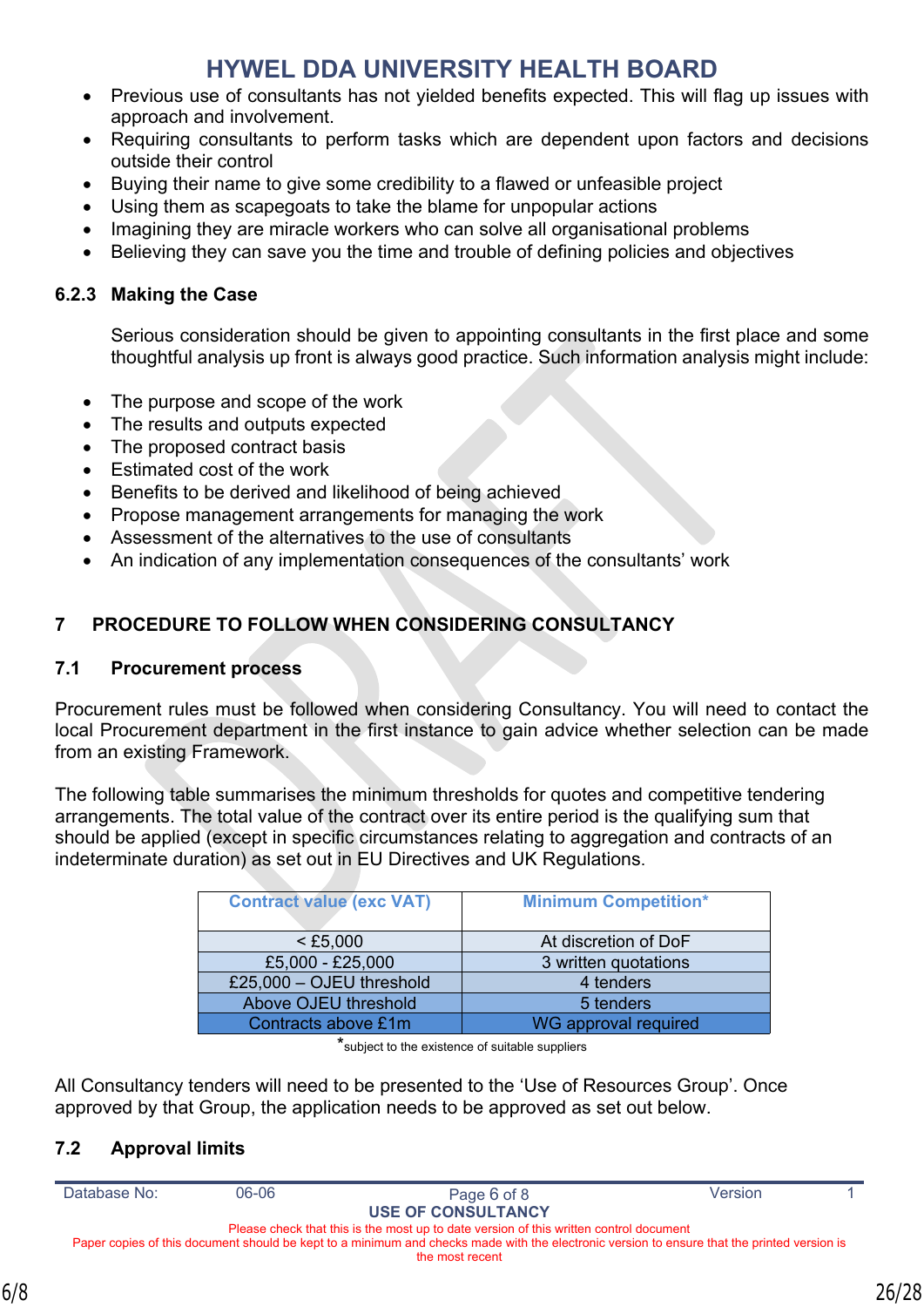Approval requirements for consultancy expenditure are set within the Health Board Scheme of Delegation and somewhat differ to general non-pay expenditure:

|                                                        | <b>Consultancy</b>               | <b>General Non-Pay</b>                     |
|--------------------------------------------------------|----------------------------------|--------------------------------------------|
| <b>Executive Directors</b>                             | $\leq$ £25,000                   | $\leq$ £100,000                            |
| <b>Chief Executive / Director of</b><br><b>Finance</b> | $\leq$ £25,000                   | ≤ £500,000                                 |
| <b>CEO &amp; DoF</b>                                   |                                  | $\textdegree$ = £500,000 $\leq$ £1,000,000 |
| <b>CEO &amp; Executive Team</b>                        | $\geq$ £25,000 $\leq$ £1,000,000 | $\textdegree$ = £500,000 $\leq$ £1,000,000 |
| <b>Board</b><br><i>(following CEO/ET approval)</i>     | $\geq$ £25,000 $\leq$ £1,000,000 | >E1,000,000                                |
| <b>Welsh Government</b>                                | $\geq$ £1,000,000                | >E1,000,000                                |

### **7.3 Reporting**

Consultancy spend is reported annually as a matter of course through the Statutory Annual Accounts, in addition Procurement will maintain a central record of consultancy engagements which will be reported through the Finance Assurance report at the Audit and Risk Assurance (ARAC) Committee.

### **7.4 Monitoring, Post review and value for money**

Once the assignment is completed it is also good practice to have an exit meeting to identify issues, lessons learnt, were objectives met, what aspects were good and which bad or can be done better. This should be recorded and kept as a reference point for any future assignments with that supplier

The project lead should ensure this is completed within 4 weeks of the end of the assignment and made available to Finance/Procurement to be reported at the next ARAC meeting. The project lead should use the Post project evaluation template provided by Procurement. (Appendix 2)

### APPENDIX TO FOLLOW